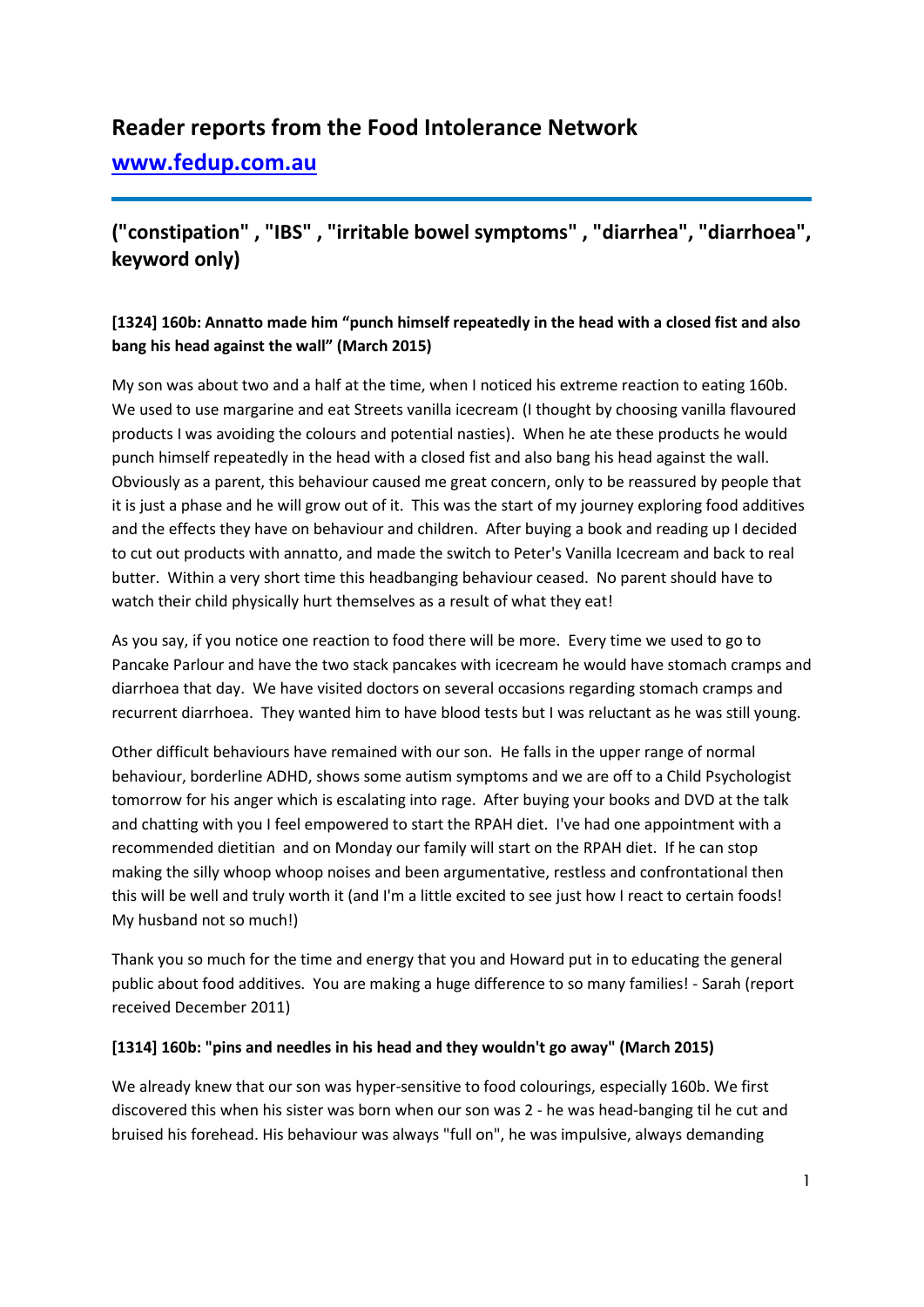attention, his speech was delayed, but he was a fabulous sleeper. Numerous people suggested we have him assessed for autism or Aspergers. We had speech and hearing assessments. We cut out 160b for a while, and then inadvertently when he was about 3 my husband bought the wrong custard. I gave it to him anyway thinking that the food colouring link was a bit tenuous. Within 30mins he was headbanging something he hadn't done for nearly a year. The remainder of the custard went in the bin! I was really strict at not buying anything with 160b - but not really with anything else.

Last year when he was 6 and in kindergarten, his behaviour became appalling again, to the point that his teacher told me that I needed to get some help from a child psychologist to help me be a "better parent". You can only imagine how distressing this was as I was already at my wits end with a difficult child. I went home and immediately went through the pantry and discovered that foods and brands that were previously free of 160b now had it in it. One product was the apricot bites you buy in the health food section. My kids saw me with them and asked if they could have them, so I decided to tempt fate and see what happened. Within 15mins Charlie was sitting in a chair gyrating arms and legs flapping and head going up and down. Then he started hitting his forehead. I asked him what was wrong, and now, unlike when he was 2, he could now explain the sensation. He said he had pins and needles in his head and they wouldn't go away. Banging his head helped temporarily. The next day he was frightful.

Once we eliminated 160b again, his behaviour improved considerably, but despite seeming to be a very intelligent little boy, he wasn't and still isn't doing well at school. His teacher has expressed concern that he has gone backwards this year, that he can't sit still in class, he finds it very difficult to concentrate and stay focused, he is easily distracted, and he hums all the time. At home he makes silly noises, is always stirring up his sister, gets upset very quickly, is incredibly impatient and cries and screams when he doesn't get his way.

I love my kids, but I'm exhausted by them. I already know he is sensitive and now after reading "Fed Up", know that I have to eliminate a lot more than I have. Interestingly, I feel so many of my health issues are related to additives as well. The most bothersome being severe IBS since I had my appendix out 18 months ago. I was given Flagyl while in hospital and then had 6 weeks of severe diarrhoea. As a one-on-one music teacher, I can't continue to work with the amount of gas my body seems to produce. I tend to laugh about it, but it is a real issue. Like so many others, my GP and the gastroenterologist I saw have said to me "Good news, nothing is wrong!" It makes me want to scream! So, I am desperate to find someone who might help me do the elimination diet with my kids (my daughter, while pretty well behaved had awful eczema as a baby, doesn't sleep well, is often irritable after school and had constant chest infections and thus antibiotics when she was 2-3 yrs old). Their grandmother suffers horrible migraines that are definitely food induced. I know that they are both bright intelligent and adorable kids underneath the irritable and often badly behaved exteriors. I'm petrified that I'm going to do long term damage to them psychologically because I end up so strained and exhausted that I yell a lot. I hate myself for saying this, but I often feel that I wish I didn't have kids as it's so much harder being a parent than I thought it would be. In fact, I don't enjoy it at all - Helen (story reported in May 2011)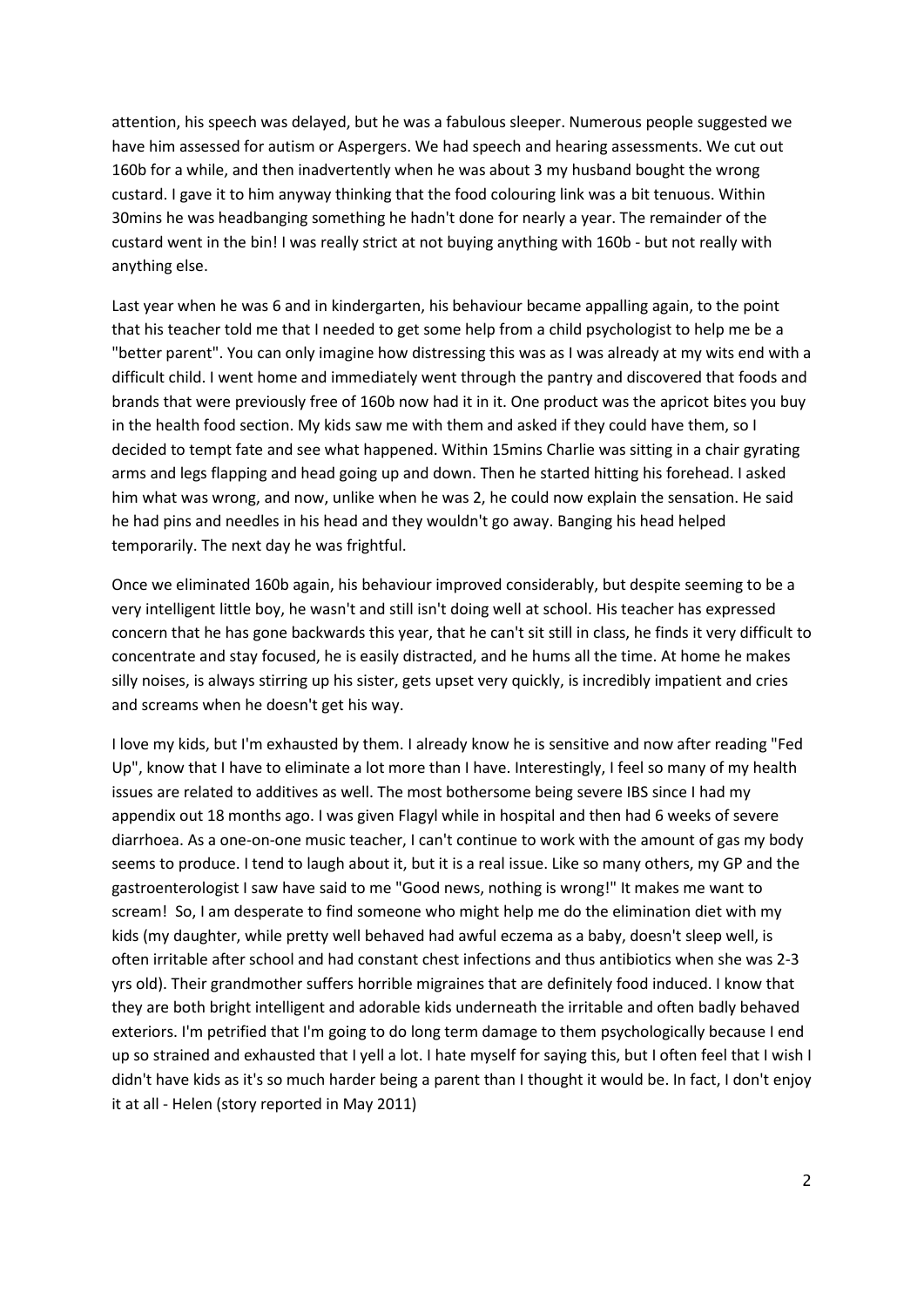Update 4 years later: About a year after I wrote I found out I had a gut parasite (Dientamoeba fragilis). Our son had the parasite too, so we had various course of antibiotics and anti-parasitics and within weeks he was a different child. I didn't tell the school what we were doing as I wanted to test whether there really was change - when he came home with a Principals award for "trying hard to be a more responsible learner" I burst into tears. Even so, he remained, and remains, sensitive to annatto, and indeed many other colours, additives, preservatives etc.

Jump forward to roughly now, and I am still struggling with my gut and my daughter in particular has been quite difficult. Three weeks ago I re-read "Fed Up" and decided to try removing all additives. I was strict for a week - and it was bliss. The kids were so different - calm, no fighting, arguing, whining, sleeping better, more focused etc. And I then decided to use up some topping (Cottees chocolate and caramel topping - preservative 202). The next morning they were horrible - so everything with anything on the bad list, was thrown in the bin. The kids are back to their beautiful selves - and I must say, for the first time in ages, I've actually enjoyed being a parent.

They're both very intelligent kids, but the massive block to them achieving their potential has been food.

I'm in my third year of a Bachelor of Science (Nutrition) with the hope of becoming a dietitian. Much of what is written is obviously the motivation/inspiration - Helen

# **[1290] Does food avoidance lead to increased food sensitivity? - facebook thread (November 2014)**

My son's been fairly strictly failsafe for nearly 9 years. We are going to do challenges again after Xmas but I'm pretty sure (from when we've allowed non failsafe days) that his tolerance of previous foods has improved heaps. He initially vomited and had extreme diarrhoea for cows' milk and Sals. No longer - Amanda

### **[1287] One liners (November 2014)**

I have had diarrhea for 20 years. I eliminated salicylates one week ago, and have seen a dramatic turnaround! Amazing! ....I've completed three weeks now, with excellent digestion! There was only one exception. We ate out in the mall. Got bad diarrhea. Interestingly, it hit 36 hours later. A delayed reaction, that I've learned from you. Two days to recover. After that, no salicylates, no problems! Consistent good digestion! This is so fantastic! - American living in the Philippines

### **[1279] Only taken 30+ years to find out I'm a coeliac! (September 2014)**

I am 52 and been having extreme IBS symptoms, heart burn, upset stomachs, stomach ache when eating bread and a sensitivity to wine, I also found out I have an intolerance to preservatives. For the past four years I have noticed I have become lethargic and feeling exhausted after eating fruit, particularly bananas.

I have lost count the amount of times I have been to different Drs and believe I have been misdiagnosed. I used to put it mostly down to stress then going into other stressful jobs also getting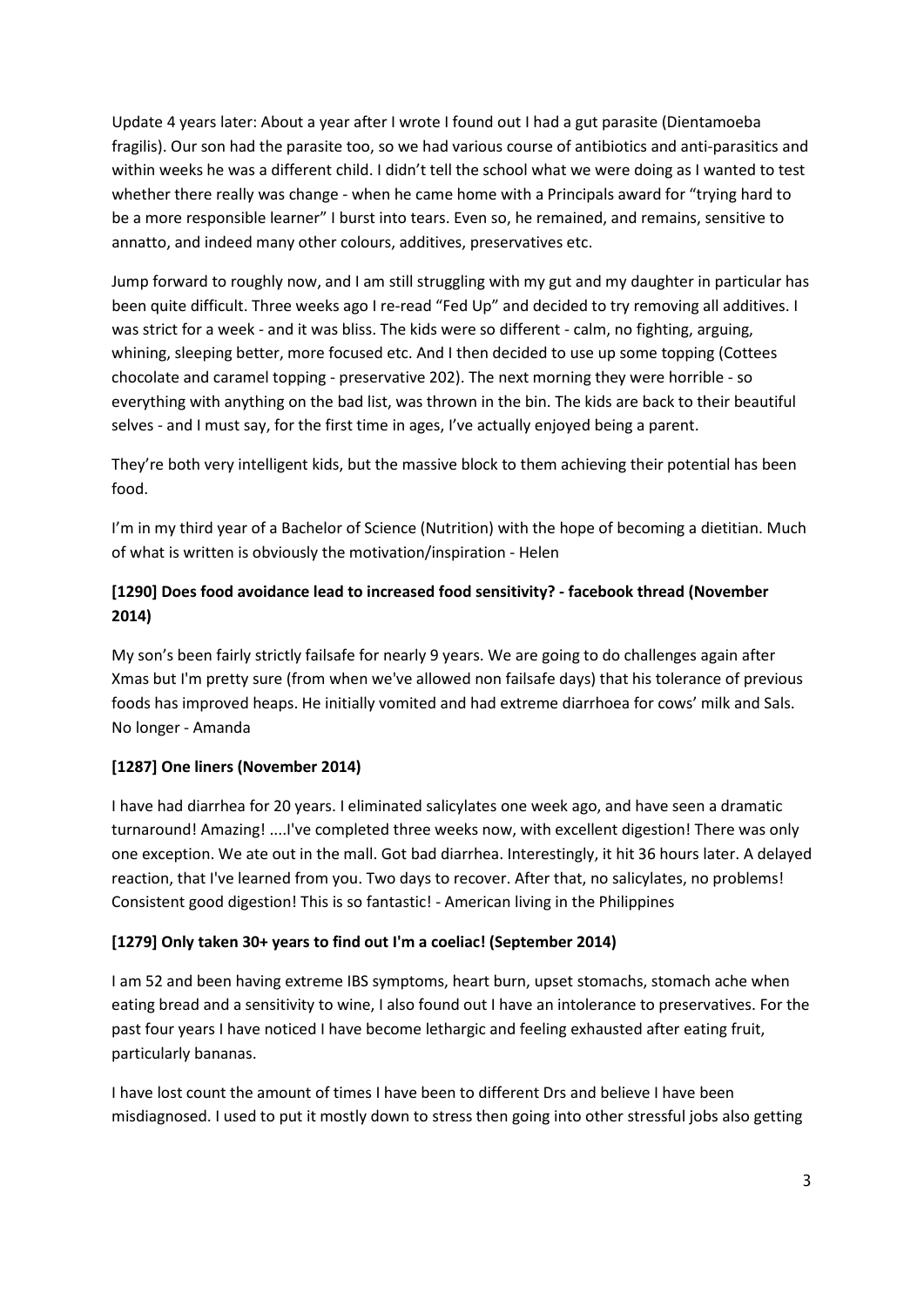older etc. I started my own research on Dr Google and found out that preservatives, amines and salicylates are a problem for me.

I visited one of your recommended dietitians as I was getting further and further confused on the internet and thought she could give me a sensible food path to follow. One visit to her and she suggested I consult a doctor to possibly see if they could help.

Well the doctor was surprised I hadn't been referred to have an endoscopy....One endoscopy later and I'm a Coeliac....YAHOO, ONLY TAKEN 30 + YRS TO FIND OUT. I was recently diagnosed as fructose intolerant but they said I could be dairy intolerant also. I am hoping this is just my stomach reacting and that I will be able to have dairy at a later stage. I miss my coffee and rice milk just doesn't cut it.

I also could have Barretts disease, which explains all the heartburn and acid which was not stress.

The stomach pains, depression, severe mood swings and general feeling of waking up and already completed a marathon have started to slowly dissipate, every day I am feeling just a hint better, the feeling of being depressed is actually more than 90% gone.

Now that I am in a better frame of mind I will look at some support groups to help myself and share my knowledge with others. I am disappointed that many Drs did not recommend me to have an endoscopy. It would have saved having my coccyx removed for a start; over 20 years ago they thought my coccyx was playing up when I discovered bread was causing me to have haemorrhoids, but nothing to do with the tailbone at all. - Anthony by email.

# **[1273] What has failsafe meant for you and your family? (August 2014)**

At my absolute worst, with a diagnosis of fibromyalgia, chronic fatigue and IBS, with speech issues, constant headaches, psoriasis, untold medications and a very real chance of having to use a wheelchair, I can easily say FS saved my life. I'm now fit and active, run a business, teach belly dancing and thoroughly enjoy life - Sue

# **[1267] Salicylate intolerance and dermatitis "I'm living again instead of dying" (July 2014)**

Your site is a life saver. I've been suffering from many of the symptoms associated with salicylate intolerance, especially dermatitis. Poisoning myself on what I thought was an extremely good diet. What an education. Thank you from the bottom of my heart.

Four months later: My symptoms have completely resolved, simply through steadfastly following failsafe eating. When you've been ailing as badly as I was and to now to be well, merely by eliminating certain foods, that's proof. I have healthy skin, hair and stronger nails. No more frequent urination, no more constipation and my sleeping patterns are normal. I breathe easily, have strong energy and a clear, happy frame of mind. I'm living again instead of dying. The old saying "the proof is in the eating" is true. Failsafe eating works. My doctors agree.

Failsafe eating is being kind to your body and eating what's right for you.

Your research, diet and site is a life changer. Sincerely, I can't thank you enough - reader from Victoria.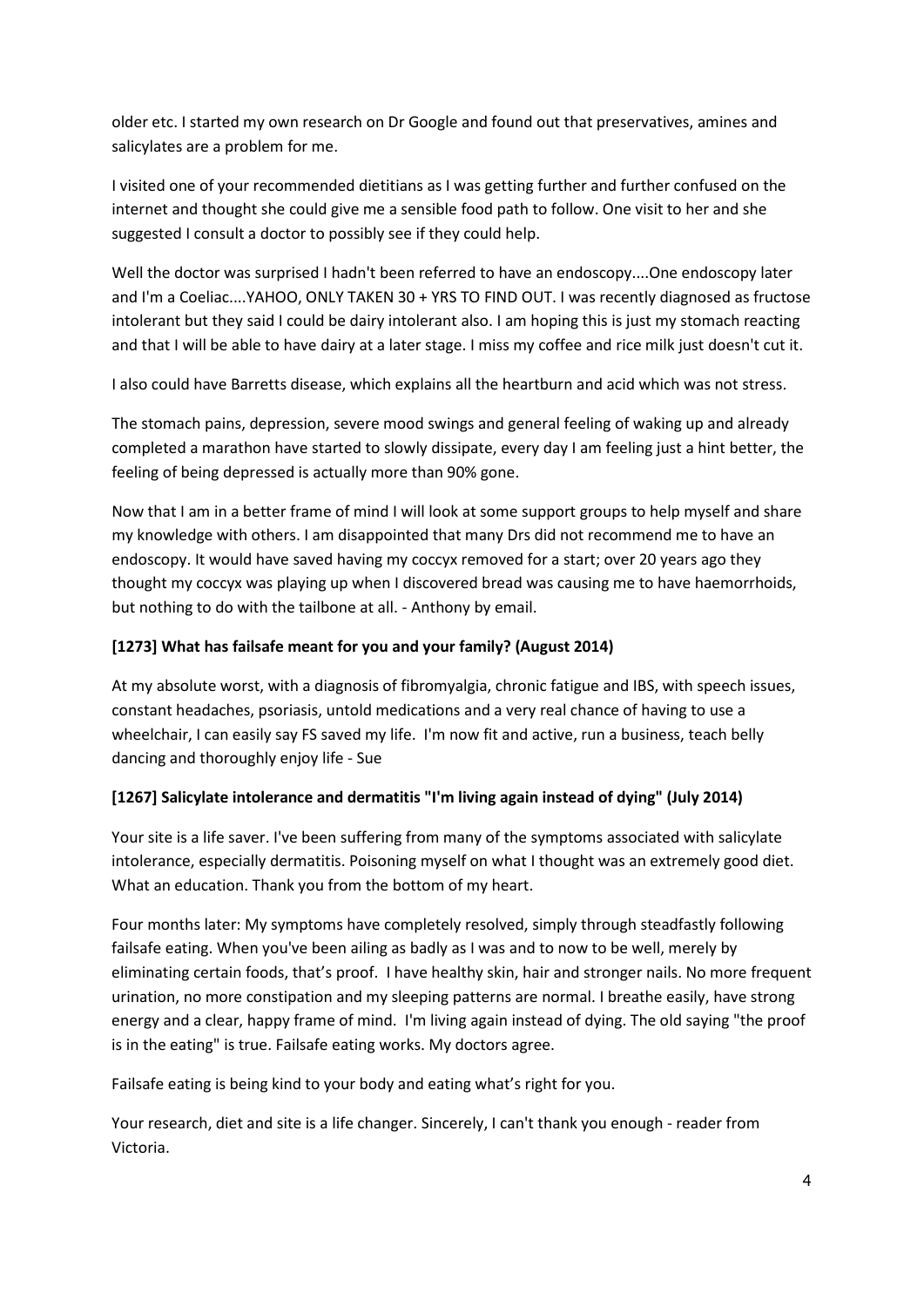# **[1215] One-liners (July 2013)**

My second son had IBS all his life, we started FS in Feb and amines were found to be the problem! 4 days on FS and his IBS disappeared; 24 hours on amine challenge and he was screaming in pain! – Tanja

# **[1214] FODMAPs not enough for my IBS (July 2013)**

I was diagnosed with IBS about 2 years ago and told to follow the FODMAP diet to reduce symptoms. The last few months my symptoms flared right up again and so I dragged myself back to the doctors and a dietician and I have now been told I have to cut out salicylates and amines (at least initially) as that is likely to be my problem. After one week on the elimination diet I have noticed a huge improvement, apart from the fact I am missing all my usual fare like spinach, coconut, berries, tomato and the list goes on! I am so grateful though for the relief, I actually feel normal again. Thanks! – Lisa

(see also FAQs **[http://fedup.com.au/information/frequently-asked-questions/diet](http://fedup.com.au/information/frequently-asked-questions/diet-questions#fodmap)[questions#fodmap](http://fedup.com.au/information/frequently-asked-questions/diet-questions#fodmap)** and**[http://fedup.com.au/information/frequently-asked-questions/diet](http://fedup.com.au/information/frequently-asked-questions/diet-questions#fodmap2)[questions#fodmap2](http://fedup.com.au/information/frequently-asked-questions/diet-questions#fodmap2)**)

# **[1206] 'Feeling like a drunken sailor is not just "the way I am" - it is possible to have a fog-free brain and a calm, happy life!' (July 2013)**

I'm 22 years old and have always had issues with anxiety, and since I was in my early teens I've suffered from bowel problems. I saw a doctor about it a few years ago who diagnosed me with IBS and said there wasn't much I could do. I was put on the fodmap diet and saw some improvement, but my anxiety seemed to get worse. Then my Mum told me about you because she had some kids at school trialling the diet to treat their ADHD.

I bought your book and I felt like you were writing about me and my family! All of us have symptoms of food intolerance: my sister who is hypoglycaemic and prone to mood swings and my brother who is withdrawn, quiet and unmotivated. I could relate to so many of the symptoms: reflux as a baby, constant ear infections as a child, anxiety and OCD habits (handwashing, wringing my hands etc) and in my teenage years I felt distracted, foggy brained, unmotivated and developed depression in my last year of high school.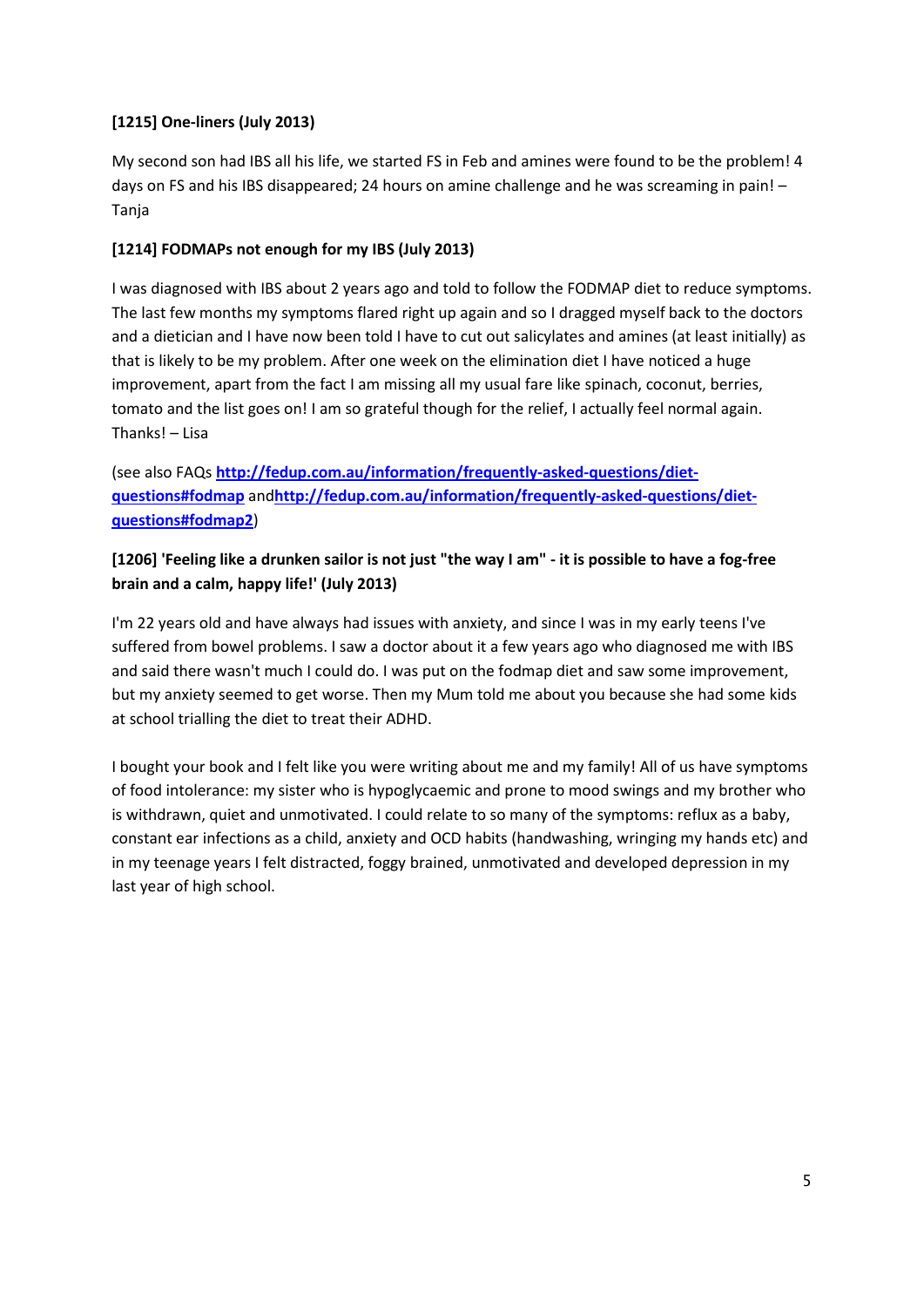Since I've started the elimination diet there has been a slow improvement, and it wasn't until I considered everything together that I realised how much better I feel. I could go on forever with the improvements! I don't feel drunk or dizzy anymore, I don't take 5 wrong turns when driving to the shops (used to happen all the time), I can concentrate at uni and feel more awake, I am calm and so much happier, don't snap at my boyfriend over silly things AND my stomach cramps and bloating are gone: I have normal bowel movements for the first time in years!!!! My boyfriend has been really supportive and did the diet with me, not expecting much. I saw changes in him from the first weekhe is happier, calmer and more enthusiastic about life. He even said to me when we reintroduced sals that he felt like his patience got much shorter and he had trouble sleeping.

I've only done two food challenges so far: I tested dairy first, since I had thought for years that I was lactose intolerant, and passed. I've just completed the sals challenge and it seems to be a culprit. I went for a week feeling fine, though I did have a little bit of dermatitis on my hands and a day where i felt sad and a bit hopeless. I kept on because I wanted to be more certain, and it didn't take long! From around day 8 I felt tired, distracted and 'drunk while driving' again, I slept over 10 hours each night but woke feeling exhausted, snapped at my boyfriend over nothing and had trouble controlling my body temperature, like I had a cold. It has taken me around 3 days to start feeling better, but I am already feeling more lucid. I'm just so excited to finally know where to start to feel better :) Finding out about the RPAH elimination diet and the Food Intolerance Network has made me realise that feeling like a drunken sailor every day is not "just the way I am" and that it is possible to have a fog-free brain and a calm, happy life! :)

Thanks so much Sue, for everything that you're doing to help people feel well, and helping kids to avoid a life of medication and labels! - Isobel, by email

### **[1194] One-liners (March 2013)**

Just wanted to say a huge THANKYOU to Sue & Howard! Have a daughter who has been failsafe for 5 years now. Though it is still really difficult @ times, she is massively improved since we discovered you by googling 'explosive diarrhoea.' Love your work, & our happier little girl!! Veronica from facebook group

### **[1130] Probiotics led to gluten tolerance (September 2012)**

My irritable bowel symptoms are normally well controlled by a low salicylate diet but five months ago I had travellers diarrhoea that I just couldn't seem to get over. During a course of VSL#3 (which is very expensive!) my symptoms worsened so much that I ended up gluten free as well as strictly failsafe. A pharmacist recommended Naturopathica GastroHealth4 because "we stock this for a regular customer who says 'this brand really works'". After two courses of GH4 I have improved so much I am now able to tolerate gluten again including wholemeal bread and pasta that previously would have been unthinkable for me, can tolerate some moderate salicylates and I no longer need to take probiotics. - Sue by email.

See more including 3 scientific references at **[http://fedup.com.au/factsheets/additive-and-natural](http://fedup.com.au/factsheets/additive-and-natural-chemical-factsheets/probiotics)[chemical-factsheets/probiotics](http://fedup.com.au/factsheets/additive-and-natural-chemical-factsheets/probiotics)**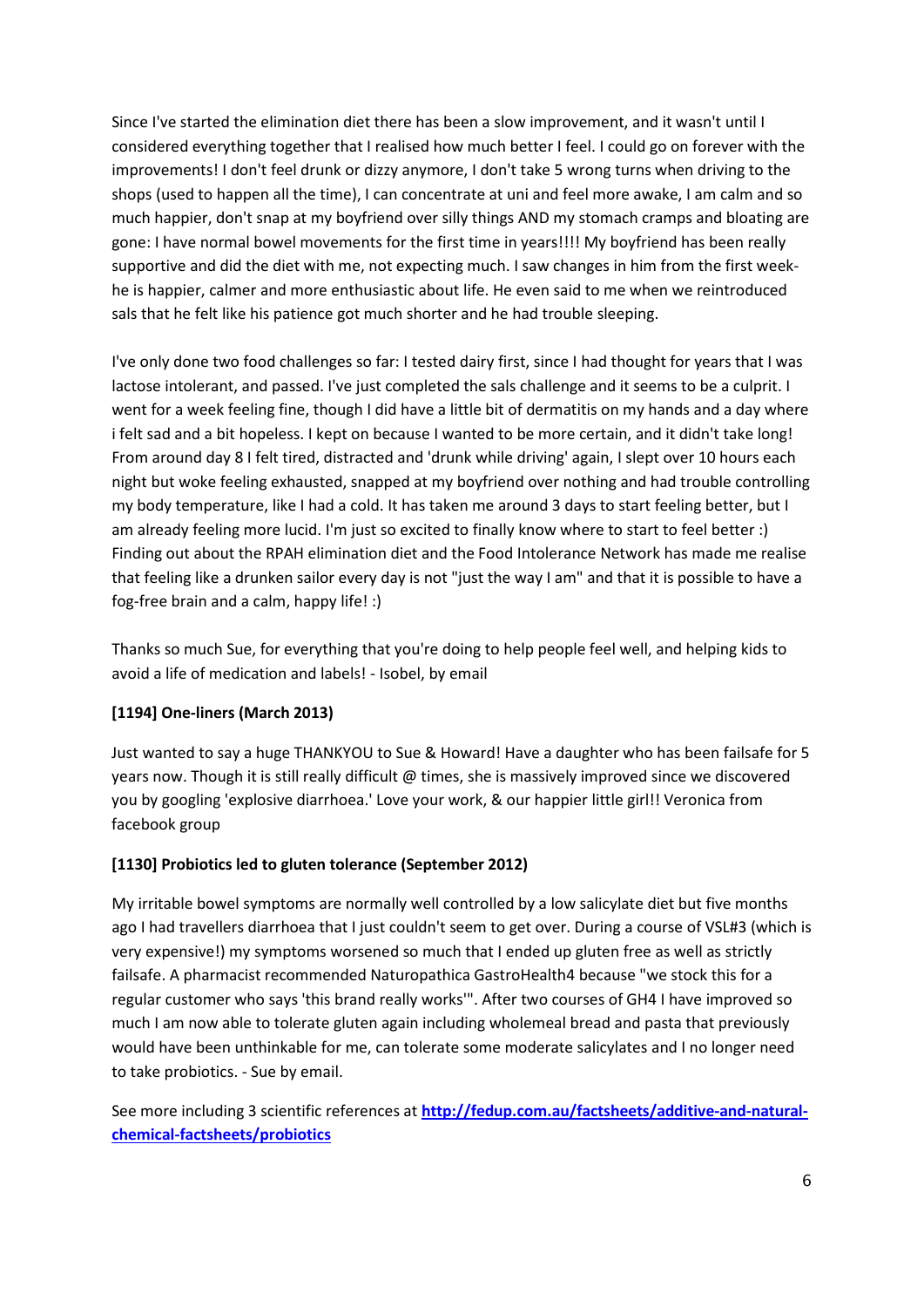# **[1122] Forgetful and stomach cramps on FODMAP elimination diet (August 2012)**

I have been suffering from various IBS-like symptoms for several years and have finally decided to do something about it. A couple of months ago I went to see a dietitian and following her advice tried a FODMAP elimination diet for a month. Although there was improvement in some areas there was a decline in others. I became VERY forgetful and suffered stomach cramps when eating what turned out to be foods high in salicylates. - Sharon

# **[1117] One-liners after Fedup Roadshow (August 2012)**

Thank you for your fantastic books, they have "cured" me after 40 years of chronic pain. Yay! 40 years sounds like I am old, but I am only just 46 so you can imagine how wonderful and life changing this is for me :) It turns out that for me "dairy" (not lactose) causes constipation and salicylates cause stomach pain and severe bloating and distention. So I am avoiding all dairy and minimising salicylates. –

Chris, by email

### **[1045] 319: Very sick and severe constipation from TBHQ in soymilk**

When my son started on the elimination diet at first he wouldn't eat much and was drinking a lot of soymilk. After he had been drinking So Good soymilk for two years, he got very sick and suffered severe constipation for over 6 months. I couldn't get a straight answer from the manufacturer, at first they denied their product contained antioxidants. I was given the wrong information for two years until they agreed they were using an oil containing 319 (TBHQ). After I complained to the council they changed their labelling or was it just a coincidence? I don't think it's good enough. I switched my son to another brand of soymilk and he did much better but I'm just so angry about manufacturers getting away with making our children sick with what they put in their foods. – M....., NSW (Thanks to the dedication of this mother, Sanitarium So Good is now free of nasty antioxidants)

# **[1044] 320: Stomach and behavioural reaction to unlisted antioxidants in ricemilk (from submission to FSANZ 2006)**

I have two young boys with autism and severe food intolerances. They become exceedingly ill when consuming any gluten, dairy or soy product, and I have kept these products from their diet successfully for the past 5 years. My children are also severely intolerant of various food additives, including BHA. Two days ago I purchased a carton of Rice Milk, and after one glass both of my children suffered stomach pains and diarrhoea; and the elder son suffered shaking, sweating, and fever. Both boys behaviour became extremely hyperactive and suffered erratic mood swings. (Thanks to this mother and the one below for contacting the manufacturer, the Vitasoy range is now free of nasty antioxidants) – N..., WA

### **[1039] 320: Irritable bowel reactions to 321 BHT and 320 BHA (from submission to FSANZ 2006)**

The food that I react to the worst is oil because of the 321 BHT manmade antioxidant and 320 BHA, and then I also react to all the foods that the oil is in. For example: most frozen pastries - like sausage rolls, party pies, family pies, pastry sheets, even some gelati/sorbet as well. Homebrand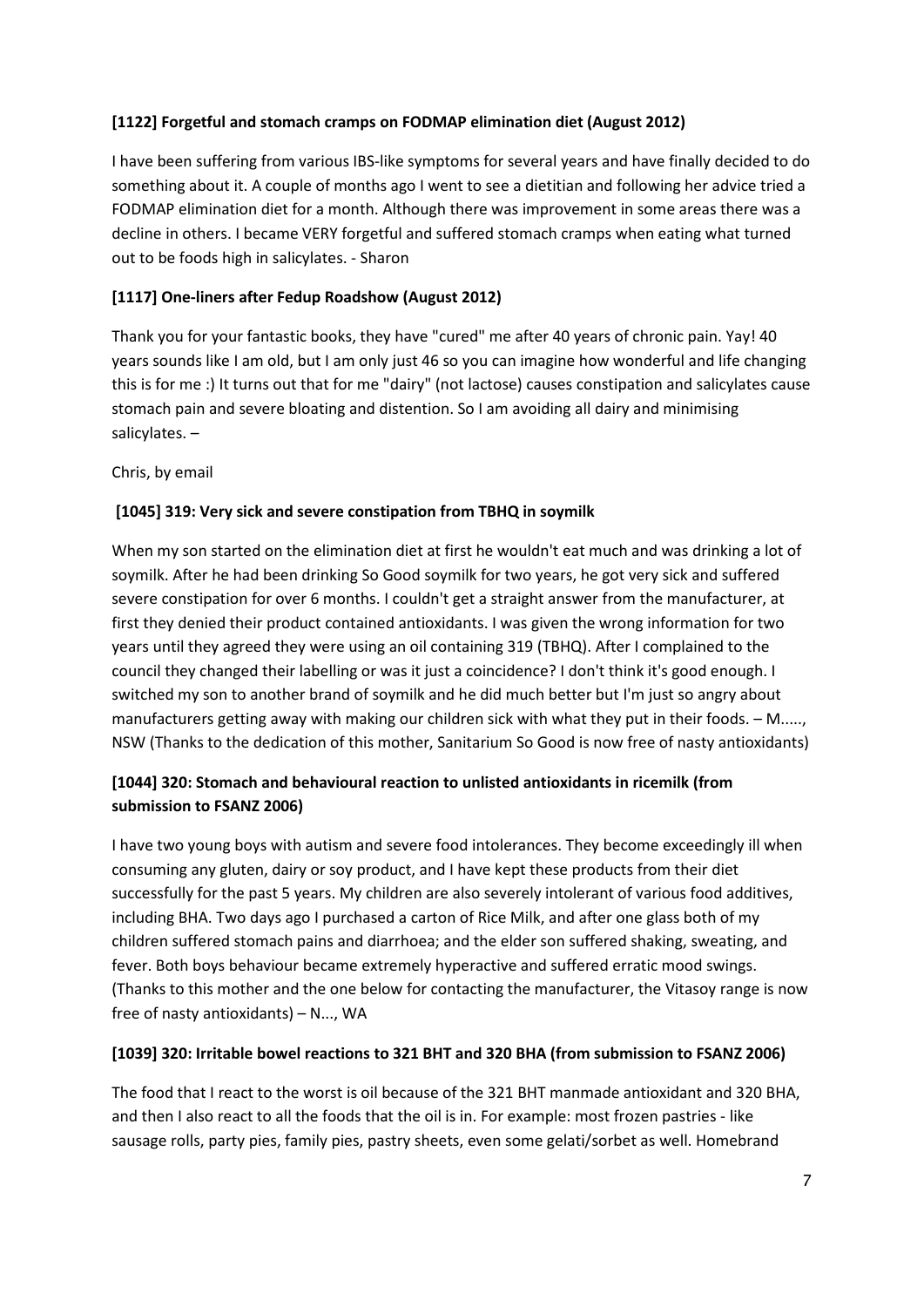mint slice biscuits - they are shocking, having both 320 and 321! All margarines, and spreadable butters - if you can spread it, it's in there. Also as you know, because there is a limit on how much they can put in before they have to mention the additive - I get caught out easily with a lot of foods because I don't know if the 321 is in there and I might take the risk. Most foods just frustratingly say 'oil' but they never say what is in the flipping oil! Where I used to live, there were two different fish and chips shops, one I would get very sick from, the other I would be fine. I can only cook with a few brands of oil and pure butter, because even a teaspoon of a spreadable butter mixed into a huge pasta bake makes me very ill.

First thing that happens is I start to get an uncomfortable feeling in my gut, right across the middle. Sometimes, it's only gas, but it's chronic gas - the kind that gives you extreme abdominal discomfort until it's released and then it's foul smelling. And it's never just one, they go for hours. If I don't get extreme gas, I'll get the uncomfortable feeling in my stomach that feels like pain soaking into my gut trickling through like spidery fingers and within 20 minutes if I'm not on a toilet quick smart, I am in extreme pain. Pain that stabs through my guts and makes me intensely sensitive to the cold, so if the toilet is cold, which most usually are and I don't have a big jacket on I am in serious pain/trouble. While all that is happening on the toilet, I am experiencing extreme diarrhoea. - B....., Vic

### **[1000] Sorbates, nitrates: Preservatives cause mouth ulcers and irritable bowel (March 2011)**

I am in my sixties. I can tell if a product has sorbates by the sore spots that develop in the mouth and then develop into mouth ulcers. With margarine (the RPA recommended challenge) it tends to build up over several meals. I have also worked out the preservatives in meats, particularly bacon and silverside, give a disturbed alimentary canal showing signs at the rear end. - Trevor, by email

### **[987] Annatto 160b: Annatto and years of constant diarrhoea (March 2011)**

It took me a LONG time to pinpoint Annatto as the cause of my problems. For years I just lived with constant diarrhea. It was at the end of 2009 and beginning of 2010 I started to develop new problems. I started getting severe abdominal pain (like nothing I had before) and then a few months later I started getting extremely bloated. The bloating caused me to have unusual belching fits which just added to the embarrassment of my situation. In Feb 2010, my wife and I took a week long cruise... most of the food on the cruise didn't bother me; for the most part I was symptom-free that week!

When we returned from our trip all my problems returned (much like your story). Then in March a new symptom ... I started to get some very unusual and severe pain in my nether regions to the point that it was uncomfortable to sit down. I went to go see my PCP about the burping, abdominal pain, and my "new" problem.

He diagnosed me as having celiac sprue disease and hemorrhoids. A few weeks went by; the problems continued even with a new diet. The pain in my bottom came and went. Then finally in March, I ended up finding out one of my problems was not hemorrhoids but a perianal cyst that I had to have lanced.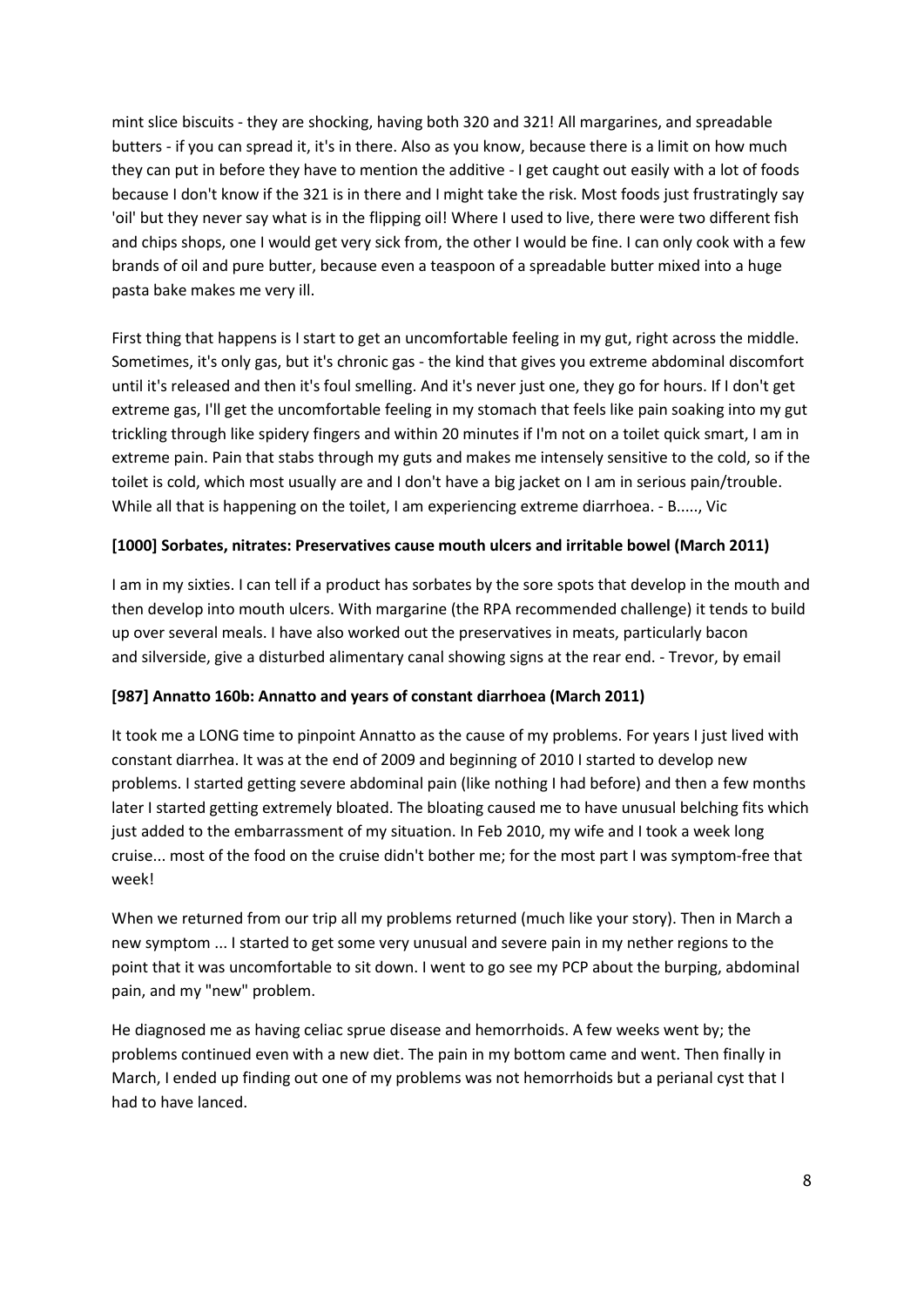After speaking with the proctologist following my surgery and telling him about all my recent problems he decided to perform a colonscopy to rule out colitis and Crohns. Colonscopy was clean but the only thing they could tell me was that they thought I had IBS.

Finally, in August I went to go see an Allergist. The allergist performed a scratch test and put me on a BRAT (bananas, rice, applesauce, toast!) diet. I spent the next three months slowly adding unprocessed food back into my diet. When it was time to add dairy I began having problems again. It was only after speaking with my older sister that she told me she had problems with food dyes. Her problems were skin related (rashes / eczema). She explained to me that yellow cheese has a dye in it (little did I know at the time).

So, I decided to "re-challenge" dairy but this time with just milk--no problems! I then added yellow cheese to my diet--problems again! Finally, tested white cheese--no problems! It was a eureka moment! :)

I still make a few mistakes from time to time but I have been mostly symptom free since making that discovery. I now have no doubt that ALL my problems (including my cyst) were due to my intake of annatto in all the foods I ate. – by email, USA (we would like to hear from others who are affected by annatto with these symptoms or others:**[suedengate@ozemail.com.au](mailto:suedengate@ozemail.com.au)**)

# **[984] Annatto 160b: Severe delayed vomiting and diarrhea after annatto (March 2011)**

I'm a 40 year old physician who has a severe reaction to consuming annatto. If I eat any significant amount, I have the onset of severe vomiting and diarrhea roughly 12 hours later, which then persists for 12-24 hours. I don't have any classic "type I hypersensitivity" symptoms such as hives, just a severe delayed gastrointestinal symptoms. I've managed to effectively avoid annatto since the age of 4 or 5, except for rare exposures every 3-10 years since the age of 4 or 5. I've only recently learned about annatto and concluded that it is the additive that explains my intolerance to certain foods.

Here's my brief story. At a very early age, about age 5, I refused to eat cheese since I insisted it made me sick. My mother tells a story that she didn't believe this, had me eat some, and recalls "sure enough, he threw up!" However, I could drink milk and other dairy products without problem. As a teen, I figured out (the hard way) that white cheese like mozzarella didn't cause a problem, but yellow cheese did. So I continued to avoid yellow cheese, knowing that it made me ill. Everyone around me thought my aversion was odd, and I suspect many people thought it was my imagination. I would accidentally eat something with yellow cheese added every 5-10 years, get severe symptoms, and this would reinforce my belief that I really did have a "physical" intolerance.

I learned of annatto a year ago, and finally my reaction made sense. This connection was reinforced when I got sick a couple of weeks ago, and I assumed it was the flu since I had not eaten cheese. My wife looked in our refrigerator, and sure enough we had some orange yogurt with annatto added. I had eaten two the night before.

I'll also mention that at baseline, with no annatto exposure, I tend to have symptoms consistent with mild irritable bowel syndrome. I've never bothered to ask for a diagnosis, and am used to living with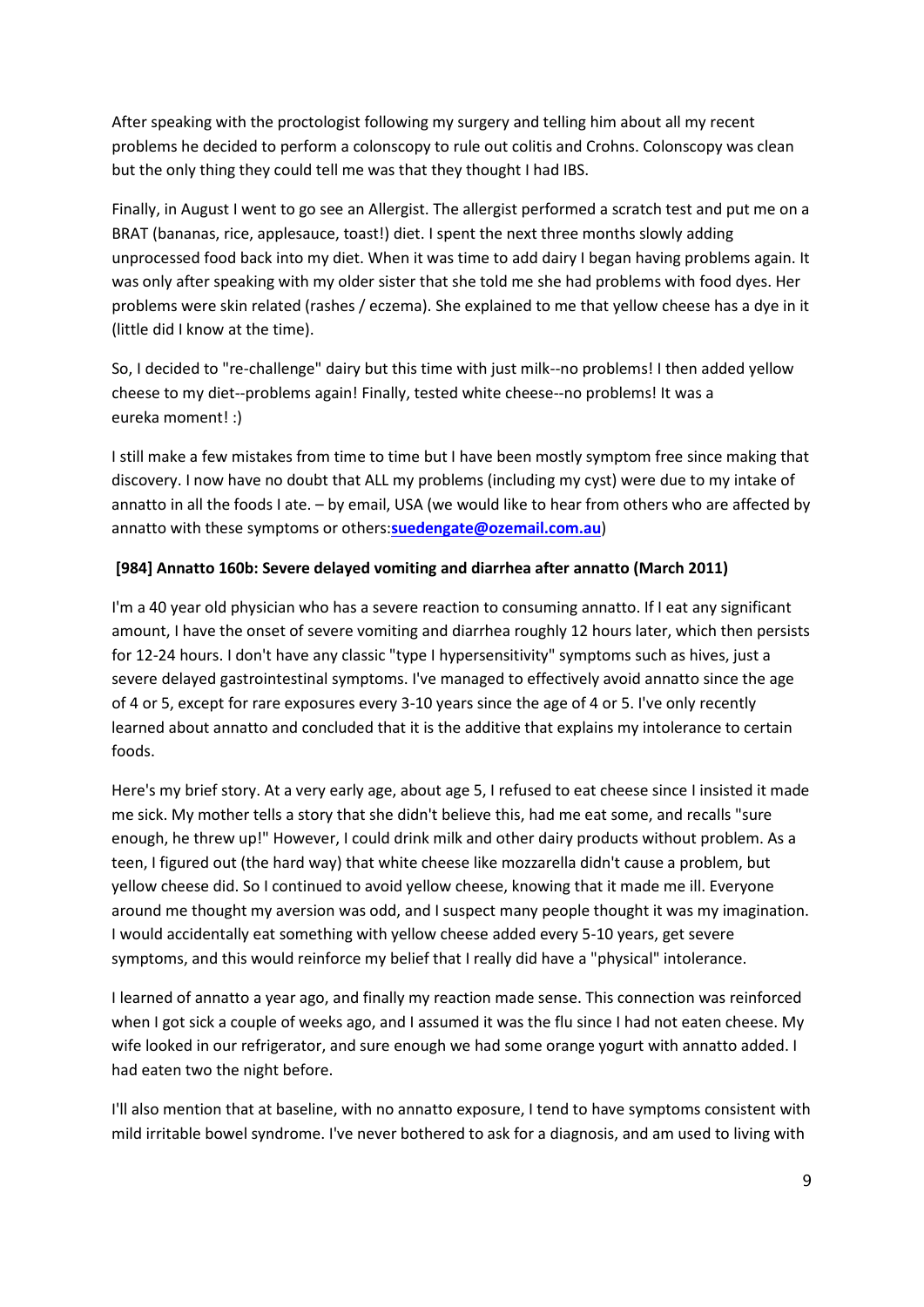it. So, my pattern hasn't been chronic IBS symptoms with chronic annatto exposure, but severe reactions when I get exposed very rarely. – Physician, USA

# **[978] Probiotics for antibiotic-associated diarrhoea (October 2010)**

After a course of antibiotics I had diarrhoea for weeks but probiotics (Inner Health) sorted me out in a week. - byemail, Qld

# **[972] 160b: Annatto and IBS in a 3 yo (October 2010)**

I first noticed the annatto/IBS connection (bad smelling gas, diarrhea, loose stools) with my 3 year old son specifically with processed cheese singles, so I try to keep him away from those and generally don't have a problem, or if so, it is only small. Recently, we were away for almost a week, and when we came back, he started taking these "gummy vites" children's vitamins ("all natural" and sure enough colored with all natural annatto) he hadn't had for some time, and it was like a switch went off and the symptoms were back full force. - Anna, US

# **[971] Fructose or salicylates? (October 2010)**

When my son was a baby, he suffered with reflux and eczema and was a terrible sleeper. He was breastfed, so I removed salicylates from both my diet and his. He became more settled and his eczema cleared up; particularly his dry, red cheeks. Gradually the salicylates crept back into the diet, and since he has outgrown most of his eczema and I d forgotten all about them.

However, I have a hunch that salicylates contribute to him being so defiant and angry when things don't go his way. Hisbehaviour has always been challenging, but has been particularly bad in recent weeks.

After complaining of bloating, diarrhoea etc a breath test revealed that he was fructose intolerant. So we started on the strict fructose elimination diet. My GP asked me a couple of weeks later how the diet was going. I responded that it was going well and that my son had not complained of bloating, stomach pains, etc since. However the thing I had noticed the most was his improved behaviour. I'm sure my GP thought I was a little odd, and commented that it wasn't something he'd heard of before but perhaps my son's behaviour is better because he doesn't have tummy pains. I wasn't convinced.

After a few weeks, we started a challenge by reintroducing the high fructose foods. He seemed to tolerate them well as long as he doesn't eat too much fruit each day. However, his behaviour has been foul! He seems more angry than ever, and last week I was wondering if he may be ODD. The 123 Magic which worked well for so long, now has no impact as he is just so defiant.

So, I started failsafe eating 6 days ago. We haven't done it perfectly as his diet is very restricted due to food allergies and the fructose intolerance. But I've removed the high salicylate items, particularly tomatoes, strawberries and cantelope; andwe re really just having the good ol meat and 3 veg for tea every night. I've cut his fruit intake to 1 serve every 2-3 days.

Day 1 perfect behaviour although it was still like walking on egg shells.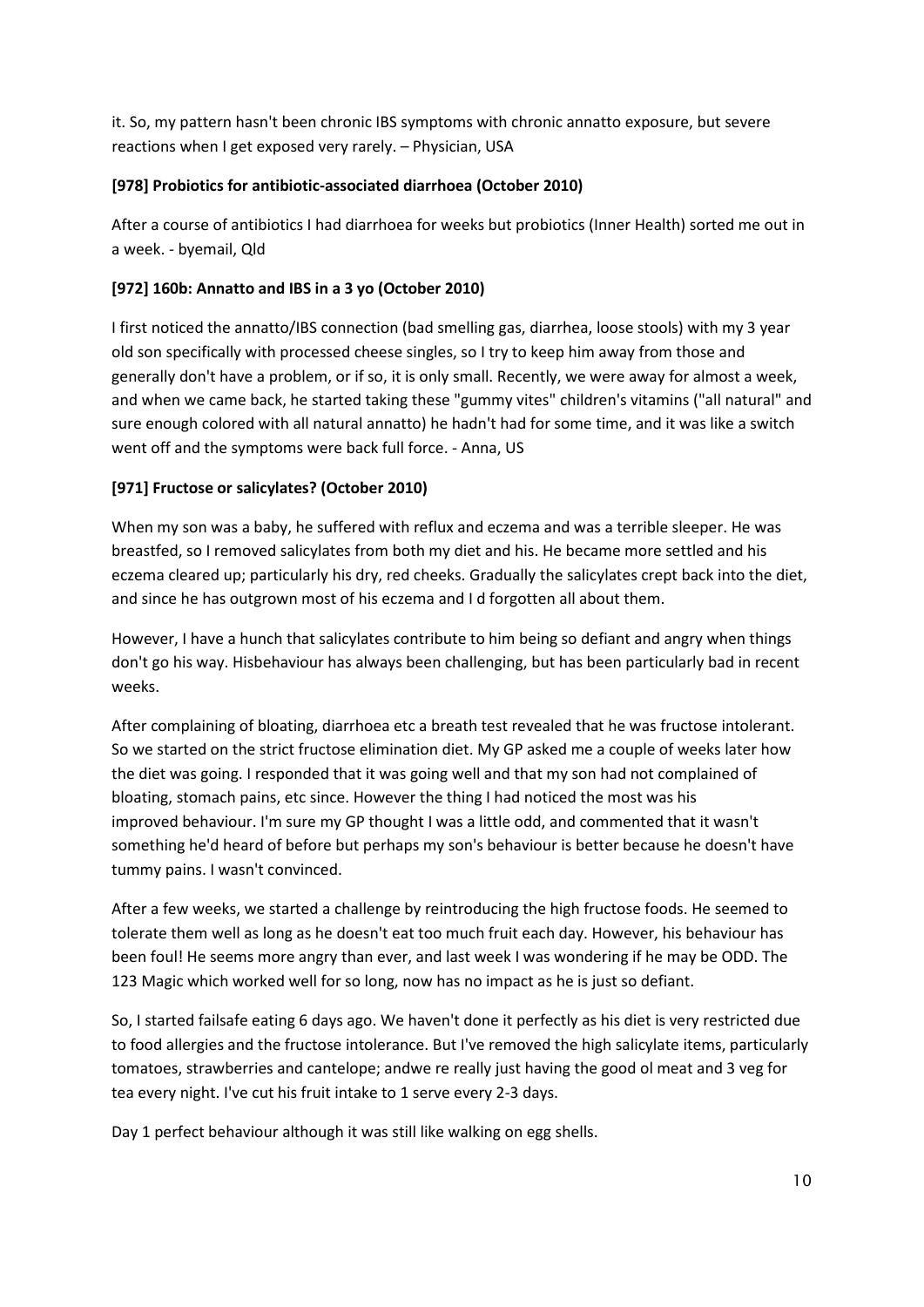Day 2 bad morning, good afternoon.

Day 3 good behaviour a little less eggshells!

Day 4, 5, 6 great behaviour.

When things are good he is the perfect gentleman, well mannered a real angel. But when things aren't going his way he still gets grumpy but most of the time he can now control the anger. A week or more ago, he just couldn't. It s early days, and of course we haven't followed the diet properly, but I can see a difference already. – by email, Vic

### **[970] Sneaky poos and severe constipation improve within a week (July 2005)**

My son is 6 years old and for the past year he has suffered from Sneaky Poos and has also suffered from SEVERE constipation. His bowel was so enlarged that he dirtied his pants on a daily basis. He claimed he could not feel it when he messed his pants.

As you can imagine, this was an extremely embarrassing problem for my little boy. I had taken him to the doctor on numerous occasions and was given Parachoc and Duphalac which I administered on a daily basis, and even though they did work, they did not solve the problem as to why he was dirtying his pants EVERY day. I also took him to the Continence Clinic to determine whether or not he had a psychological problem with going to the toilet. Although they were wonderful and supportive, my son still continued to mess his pants.

I was at my wits end, and very near hysterical when I was blamed for my son's behaviour. I went and saw my doctor who mentioned that he had heard of a "lady who deals with food additives' and referred me to a dietitian.

The results are amazing …my son was placed on the strict elimination diet, and the results were clearly seen by the end of the first week. He is now going to the toilet every second morning and not messing his pants during the day. He has lost weight, and his concentration span has slightly improved. I am only in week 3 and still sticking to the diet with him. He loves coming shopping with me and purchasing his special "Treats". He tasted Brussels sprouts for the first time in his life and actually liked them (no sorry I cannot succumb to them!) I will continue on the diet and commence the challenges soon. I am so pleased with the results. – Anna, Qld

### **[959] Unexplained diarrhoea & stomach pain (October 2010)**

I am a frustrated mother of a beautiful 4 year old boy. I have taken my son to see numerous GPs, dietitians & gastroenterologists, all of who have told me that the Elimination Diet is too restrictive, too hard, not worth the effort or words to that effect. However, upon discovering The Failsafe Cookbook & Fed Up books and starting him on the diet by avoiding the artificial additives, we have noticed significant improvement in his symptoms. The initial symptoms were unexplained diarrhoea & stomach pain. However, an unexpected and exciting benefit of this diet is that his behaviour has dramatically improved. He isn't as irritable, more compliant and a lot more pleasant to be around - Anita by email.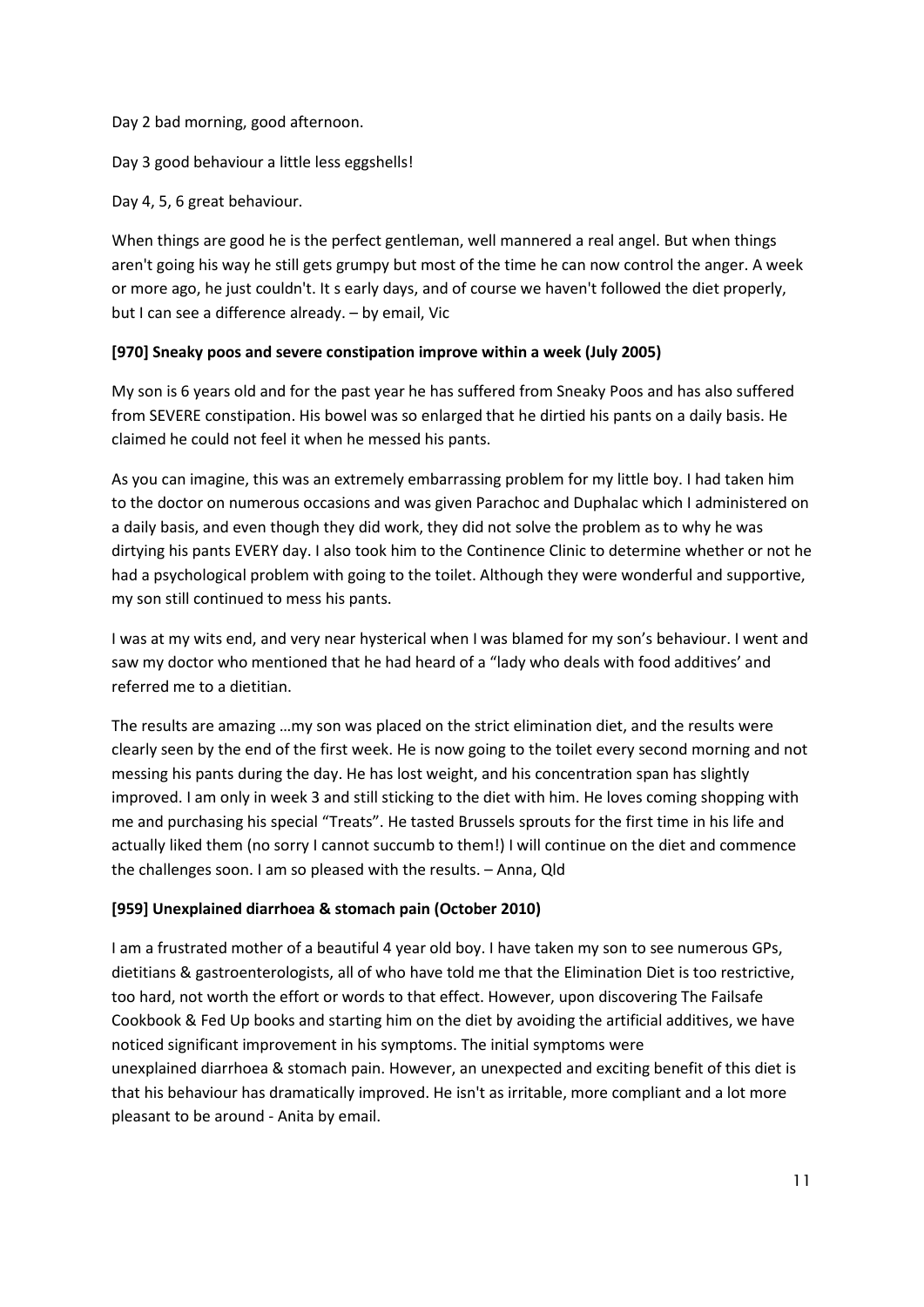### **[955] A2: Irritable bowel symptoms transformed by A2 milk (July 2010)**

For the past 18+ months my wife has suffered from an increasing problem with gut issues and chronic diarrhea and related symptoms. She has tried various milks and milk substitutes (soy, etc). None have made any difference to her gut problems. Her GP has not found any specific cause and has recommended a range of tests and indicated it was probably "irritable bowel syndrome" which I'm sure you know is one of the catch-all medical labels which basically means "we don't really know".

On pure chance my wife (who had seen your report a couple of years ago on A2) decided about 6 weeks ago she had nothing to lose by trying A2 milk.

Our life has been transformed and this happened literally overnight! Gut patterns are back to normal, a far far cry from many daily urgent dashes to the loo, usually immediately after eating or drinking almost anything but particularly things containing dairy products. Literally life became normal within 4 hours of her first bowl of oatmeal with A2 milk. Absolutely amazing. The transformation has been astounding and we are very grateful to the people that have figured out the A2 story - Russell by email.

# **[942] 621: Supraventricular Tachycardia (October 2010)**

Over the past 15 years I have suffered from numerous things - CFS, IBS, Supraventricular Tachycardia, rosacea and itchiness. Post 2000, things were going along fairly okay CFS wise but I developed the SVT after the birth of my son in 2003. I had this corrected in 2007 (very long diagnosis!) but still continued to suffer the odd palpitation here and there. My IBS started in 1999 and I would swing from constipation to diarrhoea. My rosacea had been with me since 1997 and nothing would take it away. The itchiness started in 2008 and so did the headaches.

To cut a long story short, in January of last year I decided it was time to start looking into diet seeing no-one could work out what was wrong with me. So I went totally preservative, colour and sulphite free and purchased your book.Basically followed everything on the list of things to avoid. I did the same for my children. My rosacea disappeared! I also stopped itching and started to have less headaches and heart palpitations. I identified that sulphites affect my breathing, MSG affects my heart, something gives me headaches and 160b makes me itch. However, my diarrhoeaand fatigue still remained. Eventually I looked more into salicylates (despite what the dietician thought!) and that was the final piece of the puzzle. - Rachel, NSW

### **[929] Irritable bowel symptoms transformed by A2 milk (July 2010)**

For the past 18+ months my wife has suffered from an increasing problem with gut issues and chronic diarrhea and related symptoms. She has tried various milks and milk substitutes (soy, etc). None have made any difference to her gut problems. Her GP has not found any specific cause and has recommended a range of tests and indicated it was probably "irritable bowel syndrome" which I'm sure you know is one of the catch-all medical labels which basically means "we don't really know".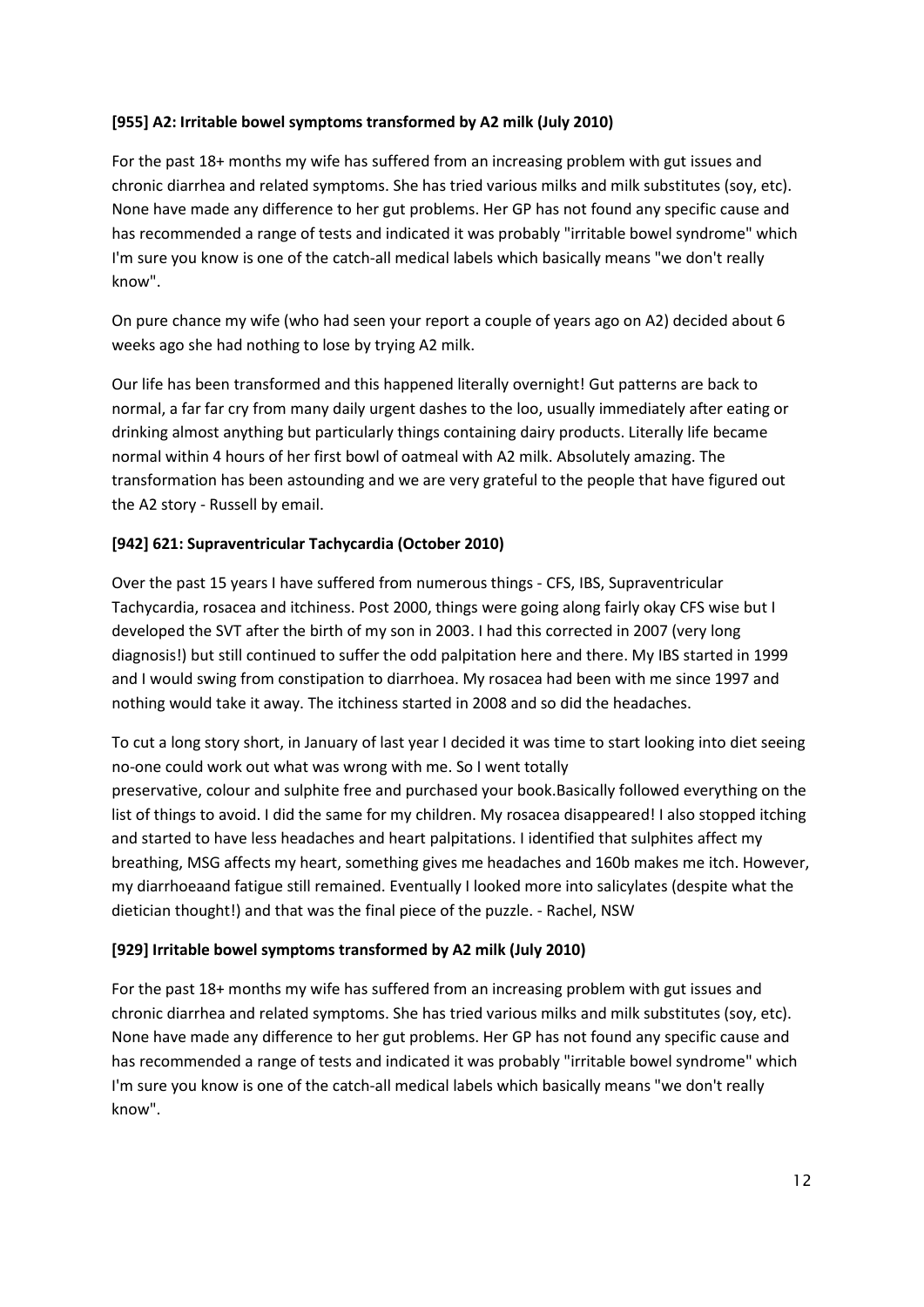On pure chance my wife (who had seen your report a couple of years ago on A2) decided about 6 weeks ago she had nothing to lose by trying A2 milk .

Our life has been transformed and this happened literally overnight! Gut patterns are back to normal, a far far cry from many daily urgent dashes to the loo, usually immediately after eating or drinking almost anything but particularly things containing dairy products. Literally life became normal within 4 hours of her first bowl of oatmeal with A2 milk. Absolutely amazing.

The transformation has been astounding and we are very grateful to the people that have figured out the A2 story - Russell by email.

### **[884] 160b: Marlene's story: annatto 160b and IBS (November 2009)**

First, may I tell you my husband is a retired Allergist and Immunologist and he observed my IBS experiences then elimination of them. For more than 40 years I had diarrhea and severe intestinal pain. The symptoms changed as the years passed. It went from occasional to frequent and from mild to severe. This leads me to believe it is dose and frequency related. The four years prior to my discovery that annatto was the problem for me, it was daily and severe. I would get an excruciating stomach ache with bloating after 20 minutes of ingestion of an annatto product. After another 20 minutes I had an emergency run to the WC and a long bout with painful diarrhea followed by many more trips to the WC. Then, I was enervated and just wanted to do nothing and sometimes for days after. I wasn't lactose intolerant nor did I have Celiac Sprue (which the doctors considered). In 2005, after a colonoscopy, my GI diagnosed me with IBS. The symptoms continued until 2006, when I was able to pinpoint what caused my IBS symptoms.

On a 37 day trip to Europe, I had no symptoms and was "normal". I thought about what I was eating in the States and not in Europe. Coffee Mate came to mind. I was asymptomatic the entire trip except for one cup of coffee with a non-dairy product on the plane. Aha! Back in the States, I stayed off Coffee Mate and was fine. 30 days later I tried it and the IBS returned. A few weeks later I ate a scoop of vanilla ice cream; IBS again. What they had in common was annatto, so I researched annatto. There are hundreds of papers on annatto but not one linking annatto to IBS. My husband ordered pure annatto and experimented on me. I got the full-blown IBS when we shared a glass of water with annatto. He didn't. Annatto predictably results in IBS symptoms of intestinal pain and diarrhea in me. It doesn't make sense I could be the only one who gets IBS symptoms from Annatto! - Marlene 2009 **[mmarlenemm@hotmail.com](mailto:mmarlenemm@hotmail.com)**

### **[883] 160b: Another report of annatto and irritable bowel symptoms (November 2009)**

I am a 43 mother and have done the RPA elimination diet twice. I have Colitis and my big 3 "no-no's" are: annatto 160b, synthetic antioxidants such as BHA 320, and sorbates. Of these, annatto is the worst. – Kate, NSW

### **[882] 160b: Yet another report of annatto and irritable bowel symptoms (extract from [464])**

Seven years ago at the age of 55 I had a very nasty gastro-intestinal virus which led to CFS and IBS. Because of the severity of the IBS, I had many tests - some nasty, with scary implications. Finally, a very helpful dietitian (who works closely with the RPAH allergy unit) put me onto the elimination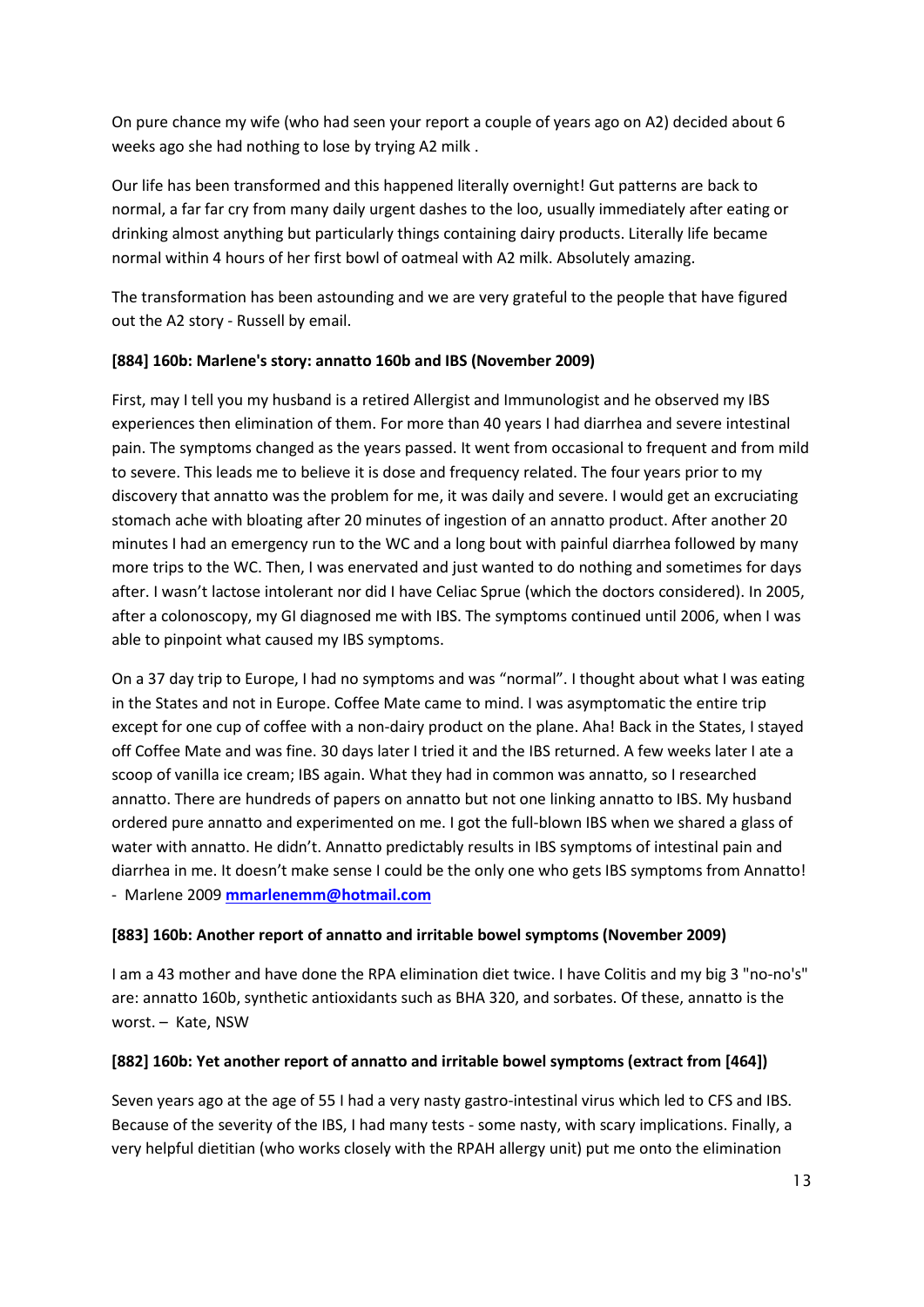diet nearly 2 years ago. We have found that I have numerous intolerances: lactose, gluten, salicylates, amines, soy, MSG, sorbitol, sulphites, benzoates, annatto - to name a few.... – by email

### **[870] 635: Ribo Rash in a 7-year-old (November 2009)**

My 7 year old daughter has reactions to flavour enhancers which cause a rash across her body. Her first reaction that I could pinpoint was to Chinese food that she ate around 5-6 months ago. She has been getting small rashes for the last couple of years, but I have never been able to pinpoint what was causing them. We had Chinese one night and a couple of hours later she had a severe rash all over her body. My first reaction was something in her bed, so I put her in my bed and the next day the rash was gone. That day we had left over Chinese for tea and the rash appeared again. So I looked on the internet about what may cause it and everything pointed towards MSG. Once I cleaned out my cupboards of flavour enhancer foods, the rashes stopped. She has had a few reactions since such as hamburgers from Woolworths which said flavours on the packet, but no codes.

Your site helped me to pinpoint what was happening to her, and her doctor thought your site was very useful.

# *Two months later:*

For about 4-5 years my daughter has suffered a lot of constipation, normally to the extreme where it would be days that she would go without a bowel motion, and when she finally did she would take ages and be in a lot of pain. Since taking flavour enhancers out of her diet, the bowel motions are normal. - by email, SA

# **[802] One-liners (June 2009)**

"Your books and the Failsafe Network are huge lifelines for me with my 2 year old daughter who has IBS reactions to a wide range of foods and food chemicals" - Janelle by email

### **[800] 200, 160b, 320: Big "no-no's" cause cramping and diarrhea (June 2009)**

I am a 43 mother and have done the RPA elim diet. I have Colitis that was triggered by a single episode of food poisoning ten years ago. It took a long time to get a diagnosis of microscopic colitis. For a long time I was told that it was irritable bowel. Finally a colonoscopy and biopsy showed it - a very under-diagnosed condition. My big 3 "no-no's" are: annatto 160b, synthetic antioxidants such as BHA 320, and sorbates. All of those cause cramping and diarrhoea. – Kate, by email

### **[782] Morning sickness and other symptoms in mother and children due to diet (June 2009)**

We only found out about "Fed Up With Food Additives" when Maternal & Child Health nurse suggested we look at a possible problem with food chemicals for our youngest child's (14 months) eating disorder. However, now that I think about it, I was violently ill during my pregnancies after eating high salicylate foods - particularly broccoli, cucumber and citrus fruits – even the smell of these foods would make me queasy.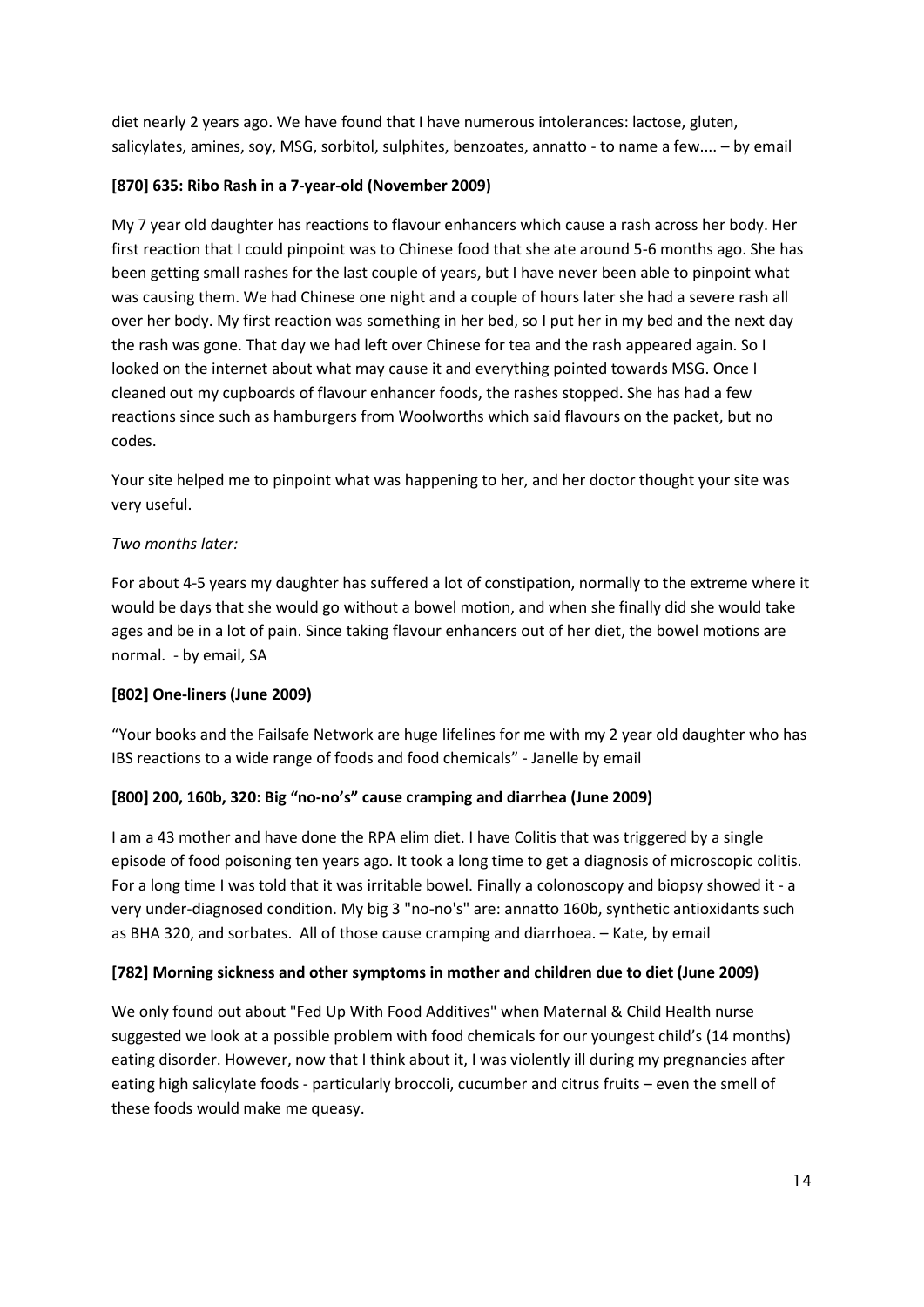My IBS symptoms have cleared up since I have reduced the number of high salicylate foods in my diet (I was doing it for the kids so also have adjusted my husband's diet and my own). I used to think I was doing the right thing by eating a huge fruit salad every day, and wondered why my digestive system was so messed up. I have also suffered from a hives-like rash all over my thighs for the past few years and couldn't work it out - I now have long rash free periods after avoiding dried fruit as much as possible, as well as msg, yeast extract, 627, 635 etc. We avoid additives as much as possible but occasionally I slip up and we really notice the effects now.

My 9 year old daughter seems to become very vague and forgetful with amines - especially cheese and we have found our 3 year old son to react badly to glutamates - he becomes quite aggressive and uncontrollable. The other thing we have noticed is the effect of colours - my daughter becomes very silly and hyperactive - for example, today she had a 'slushie' at the local shops that a family member bought for her - tonight she is jumping all over the house, falling off chairs, making silly noises and facial expressions etc. But I'm sure you've heard all of this before!

I have found the effects on my kids particularly interesting, as when I was a child, I was unable to have food with MSG (I got severe migraines including vomiting) and red-coloured foods/cordial made me vomit badly. Thank you so much for really making a difference to our lives. – Michelle by email

# **[727] IBS from fructose malabsorption plus defiance from salicylates and amines (June 2009)**

I have 2 kids (2 and 4 yrs) with fructose malabsorption and my daughter has irritable behaviour and defiance from salicylates and amines so we are looking at a combination of low fructose and failsafe eating. – by email, VIC

### **[716] Ear infections, stuttering, rash, IBS linked to milk (February 2009)**

We initially started my three year old son on the diet because of his hyperactivity, defiance and rough, impulsive play with others. Once we started the diet these symptoms slowed down but he developed new symptoms of increased emotional state and abdominal cramps. What we didn't realise at first was that we had increased his milk intake and so although the diet seemed to work it bought with it new problems. In hindsight I now have a list of symptoms such as stuttering, pale stools, abdominal cramping, poor appetite, face rash, ear infections, hyperactivity, defiance, dribbling, thumb sucking, rough play and itching head, that I can now link to cows milk as these have all gone since we eliminated it and its derivatives from his diet. I had been to doctors about these individually but was never taken seriously so never connected them all together.

At this stage we think that too many amines make him nasty and too many salicylates make him hyper and we haven't tested additives. Since we took him off the cows milk as well and got over the withdrawals my son now no longer needs speech therapy, has a great appetite and is putting on weight, is able to enjoy play dates, is calm, doesn't complain of tummy ache etc and our life is much easier. We are a much happier family. I think we have further to go in our adjustment to the new diet but we are definitely leaps and bounds ahead from where we were pre-failsafe days. We saw your Kids First campaign launch interview on TV, thanks for being a voice for all us parents out there wanting to scream the same message! - Kylie, by email [Although rarely mentioned by doctors, milk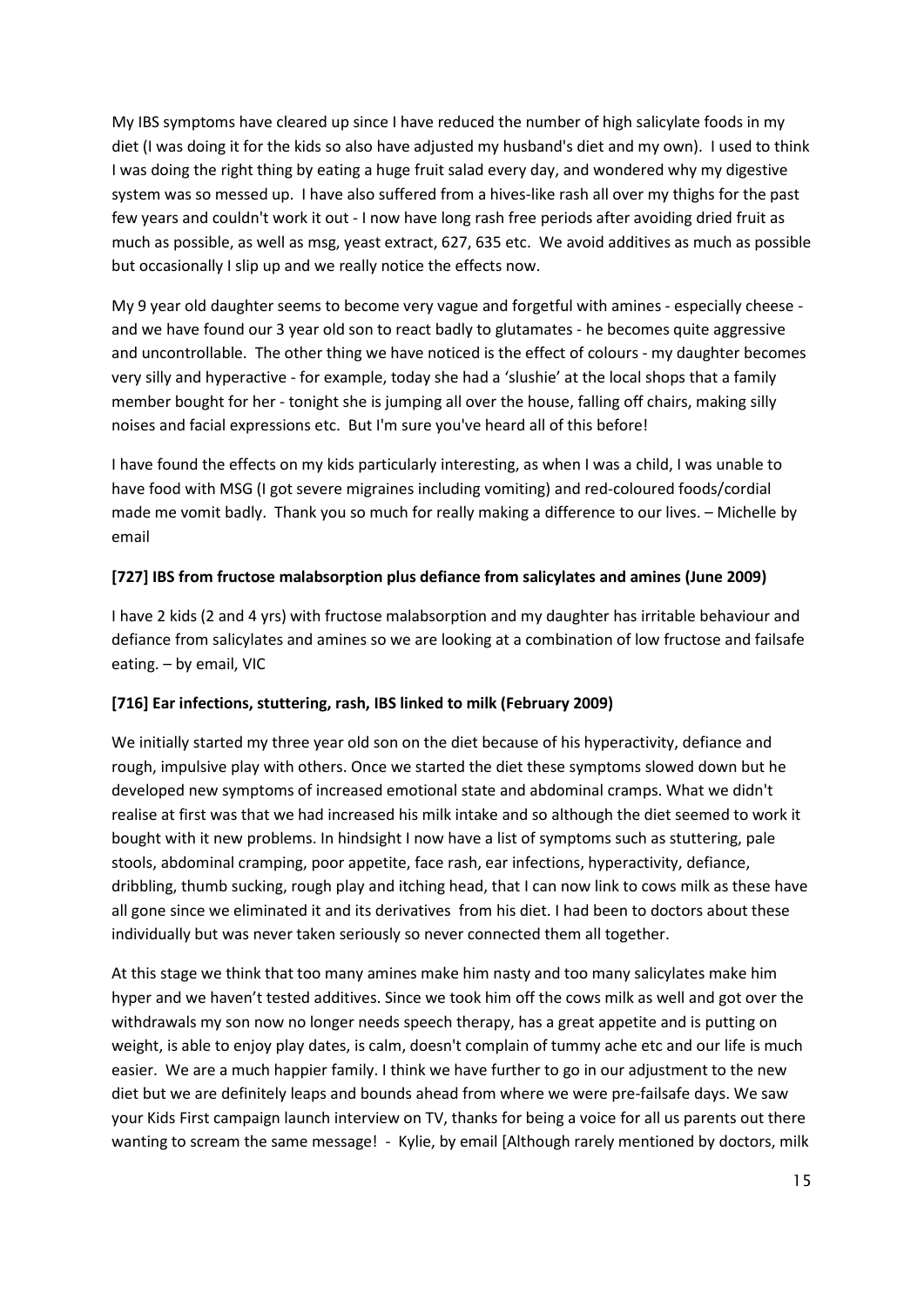is strongly linked to ear infections (otitis media) Juntti H and others, Cow's milk allergy is associated with recurrent otitis media during childhood. Acta Otolaryngol. 1999;119(8):867-73.]

### **[624] Irritable bowel reactions to Nurofen and salicylates in food (February 2008)**

My son began getting diarrhoea and severe stomach pains from tomatoes and other high salicylate foods upon introduction of these foods from 6 months. My GP wasn't concerned about my son having constant foaming revolting smelling poo for three months but I certainly was! Thank you for your wonderful website which helped us to sort out this problem. He has shown similar reactions to salicylates in foods as he has to Nurofen – stomach pain that makes him scream for hours in agony and diarrhoea within 24 hours. This was when he was quite younger and we now know better than to give it to him. – Kate, by email

# **[563] IBS: colostomy for 11-month-old baby (May 2007) SHARED COURAGE AWARD STORY FOR MAY 2007 NEWSLETTER**

In reply to the Reader's Story [537] in the last newsletter about salicylate intolerance misdiagnosed as Irritable Bowel Syndrome, our story started 5 years ago. We have fraternal twins who were born at 37 weeks and seemingly healthy at the time, no problems within the pregnancy was diagnosed in regular scans or when they were born. My first clue, looking back, that twin 2 may not be all right was her failure to use her bowel until day 3. I remember her gagging on day 1 and being told by the nurse that this was common in newborns until they had their first motion.

We then continued on a very long path during her first twenty-one months of life with an unsettled baby. Both twins were breast feed however twin 2 was always unsettled. At 6 months we decided to introduce solids - starting out with farex and progressing to adding small amounts of pureed fruits, ie pear, apple, etc 'all the safe ones'. To our shock twin 2 started to get the most horrible nappy rash with excoriation and bleeding. We couldn't understand it and were regular with her nappy changes, we also noticed that she would strain whenever she tried to use her bowel. We went to see her Paediatrician who prescribed hydrozole cream and amoxil drops, suggested we try some small amounts of vegetables and sent us on our way.

Four months had passed and we were increasingly worried for our daughter who still suffered from the terrible nappy rash and constant visible straining when using her bowel (most unusual in a baby) and was generally unsettled. By now we had tried cows' formula (which resulted in vomiting) and soy formula (which resulted in diarrhea) and we had also noticed that with fruits the problem was worse. Things didn't improve and after many calls and visits to our GP and Paediatrician we decided to see another Paediatrician.

The next Paediatrician suggested we trial a prescribed formula for 2 weeks of 'Alfare'. This resulted in violent vomiting and trip back to him whereby an ultrasound was performed and we were informed that she in fact had chronic constipation, with a large mass in her colon. Our daughter was now 11 months-old and had to have immediate surgery to remove the mass which resulted in her having a colostomy for 3 months.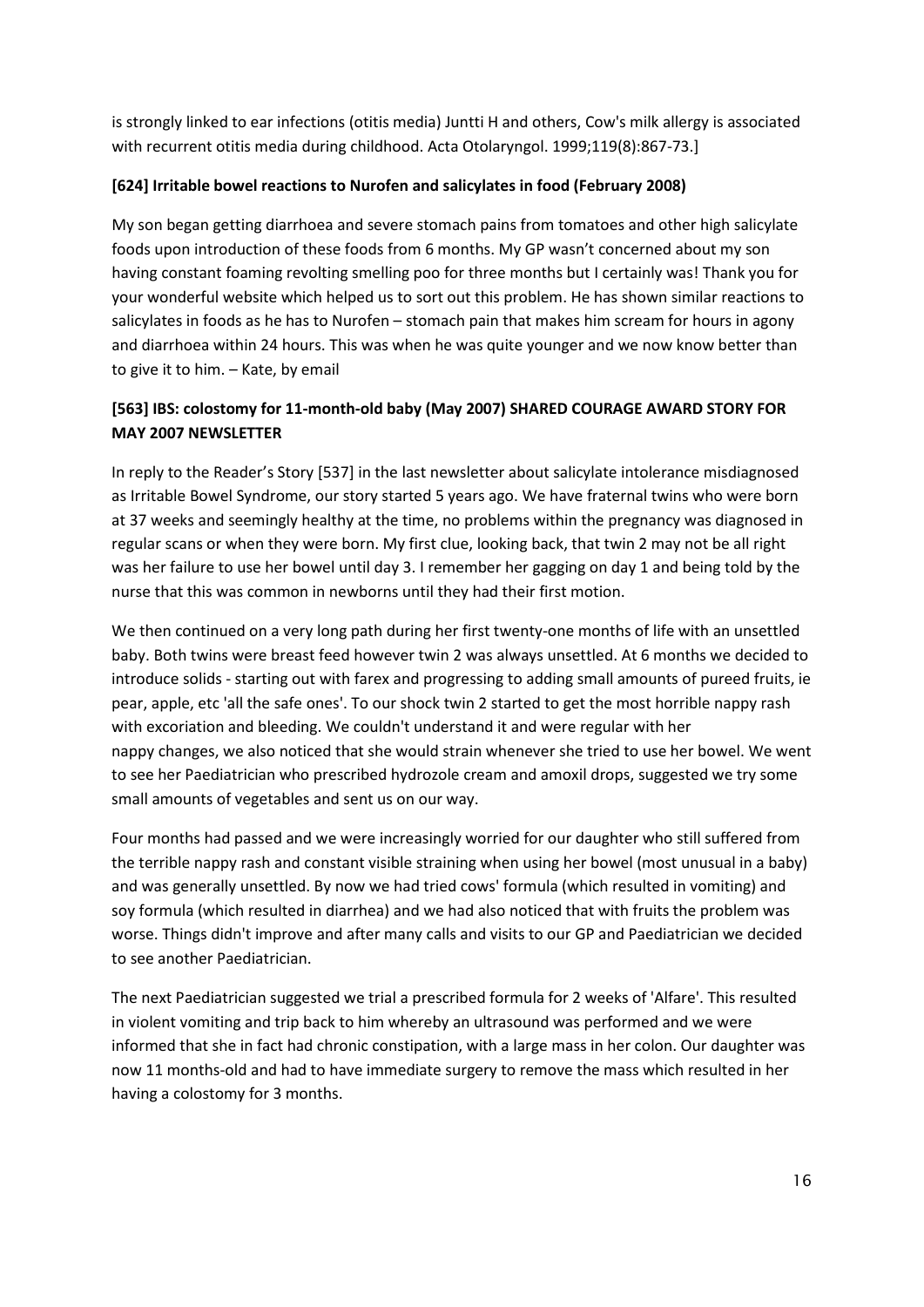We were assured by the Paediatric Surgeon that in fact her problems were not food related and that she was born with an 'anorectal anomaly' and that all would be ok once the colostomy was reversed. To our disappointment as soon as the colostomy was reversed we went straight back to the problems of severe nappy rash and excoriation on her full diet. Our daughter at 15 months was then seen by a Professor at the hospital who diagnosed disaccharidase deficiency (sucrose intolerance) to be the cause of the excoriation and unsettled behaviour; not the case.

Somehow eventually after breaking down many times and a visit again to our GPs rooms in desperation we were finally sent with a referral to the RPA Allergy Clinic (daughter 21months old). This was like a dream come true, they did a skin prick test for allergies; which showed no positive reactions (as suspected it would by the clinic Paediatrician). We were then talked through food intolerances and naturally occurring chemicals in foods which caused intolerances in some people! The evidence was there in front of us and we couldn't believe it we finally had answers. Our daughter is now a healthy 6.5 year old, on a low salicylate and mainly low chemical diet who continues to thrive and hasn't looked back. We do trial new foods occasionally and are starting to add small amounts of moderate salicylates to her diet and some dairy (her main drink is now rice milk). We know straight away if she has overloaded as this results in usually loose motions or not being able to control her motions. For us the evidence is overwhelming and we are just very grateful we have our daughter and we can now give her answers and solutions so that she continues to enjoy good health and happiness. - by email.

#### **[550] IBS: 'nice, big, healthy bowel' needed dietary modification (May 2007)**

I have been aware of the RPAH diet for over 10 years and largely stuck to it during that time to help with symptoms of MS (multiple sclerosis). I have also suffered bowel issues for many years, predominately constipation but sometimes diarrhoea. My symptoms primarily include bloating, constipation and terrible pain. Initially, I thought it was the cause of my MS (bowel and bladder disturbance can be a problem) so just figured I had to live with it. When my lower bowel pain became quite severe - particularly after eating wheat and despite being failsafe - I decided to consult my GP again. She referred me to a gastroenterologist who preceded to do a colonoscopy to see if some inflammatory bowel disease was present and an endoscopy so she could take a biopsy and take a definite diagnosis on whether I had Coeliac disease or not.

Fortunately, all my results came back clear and the gastro told me that after examination she concluded that I had a 'nice big healthy bowel' (I guess that's a compliment to the gastro fraternity!) As she had eliminated all other possible diseases, she further concluded that I simply had IBS which has no real treatment. She said that dietary modification could help however, and referred me to a bowel dietician.

The dietician explained to me about fructans (a natural sugar) found in the onion family, wheat, chicory and asparagus. Having been failsafe, I knew about the amine and salicylate intolerance I have but thought that eliminating fructans could help considering I found leeks, spring onions and wheat appeared to affect me despite them all being failsafe and despite my not having Coeliacs. This all really helped so now I have refined my diet again and have eliminated all the trigger food chemicals (MSG, Salicylates, Amines) as well as fructans (leeks, spring onions, wheat, asparagus). This has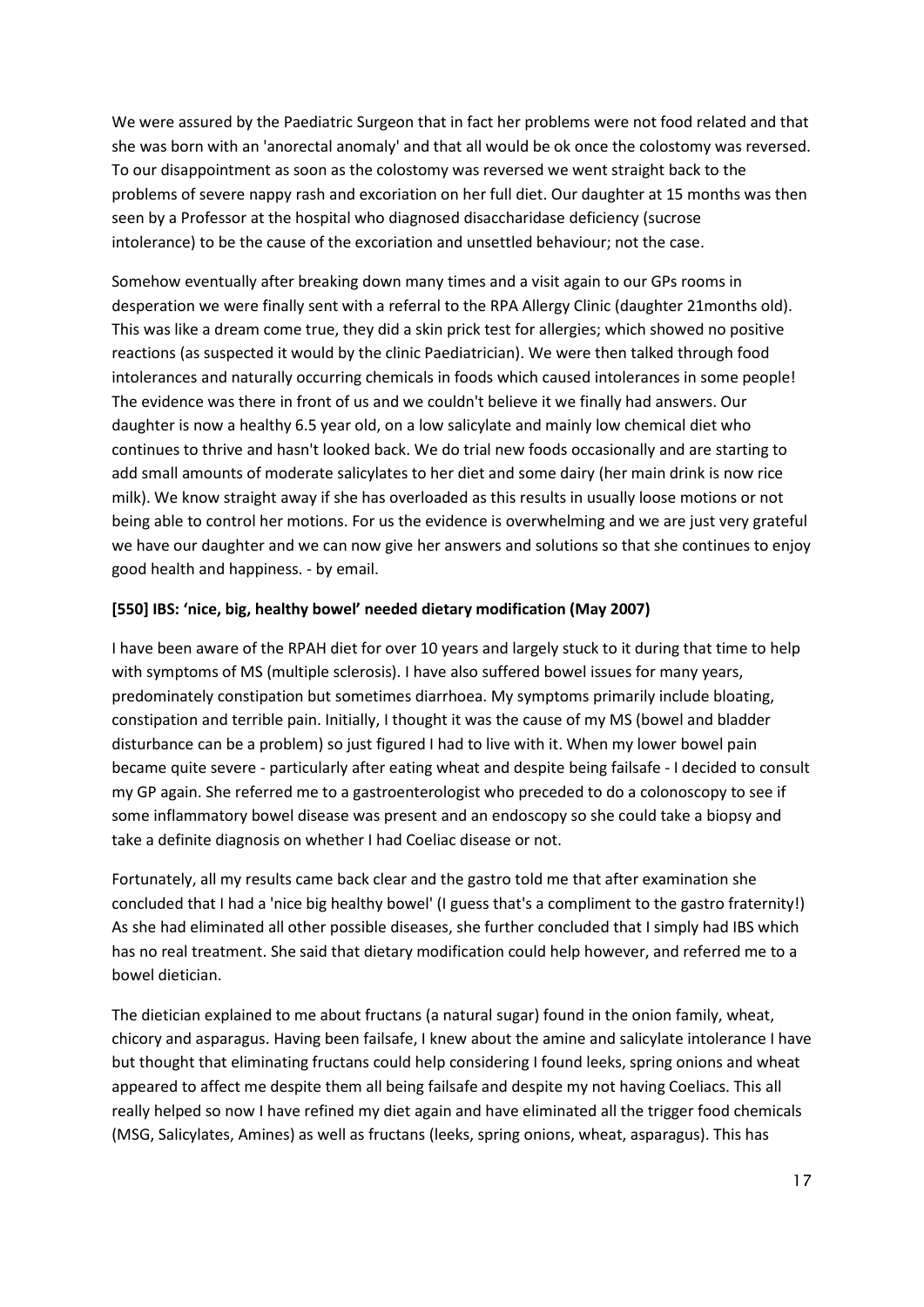helped my IBS greatly. I am now just trying to give up percolated coffee every morning as that appears to trigger IBS symptoms. This fructans information may just be another piece of the puzzle for some people who suffer IBS. – by email.

### **[549] IBS: "strict gluten free diet for 9 months with no improvement" (May 2007)**

In reply to the Reader's Story [537] about salicylate intolerance misdiagnosed as Irritable Bowel Syndrome, in June 2004 I was referred to a gastroenterologist in with symptoms of IBS to check for coeliac disease. I had had IBS symptoms for 15 years. I also had a SIGA (immunoglobulin A) deficiency which made diagnosis of coeliac from blood tests more difficult; and lots of other symptoms not connected with digestive tract including fatigue, recurrent sinusitis, joint/muscle pain, skin rashes and urticaria. I had a gastroscopy and biopsy and two pathologists reports were both positive for Coeliac disease, although the gastroenterologist was not sure that the tissue changes were completely typical of coeliac. I was diagnosed with coeliac disease and followed a very strict gluten-free diet for 9 months with no improvement in my symptoms and was eventually given a blood test checking for gene markers HLA-DQ2/8. The results were negative and made coeliac a very very unlikely diagnosis.

In May 2005 the gastroenterologist finally referred me to a dietician to do the RPAH elimination diet and we discovered that removing salicylates and preservatives from my diet improved most of my symptoms. He must have been aware of the possibility that IBS symptoms could be related to preservatives and other food chemicals. The help that I got from the dietician put me on the right track but the Food Intolerance Network website, Sue Dengate's books and the RPAH cookbook were much more helpful in providing detailed information about foods and food chemicals and managing the diet. The dietician did not refer me to those resources but I found out by doing my own homework and searching on the internet – by email.

# **[546] One-liners (January 2007)**

• "If no one's told you recently, thanks so much for all the work you do - you have changed our lives! It's good to have a asthma free, medication free, tummy ache and diarrhoea free child after many wasted futile hours and \$\$\$\$ spent in specialist surgeries!! And even now I've found the answers (thanks to you), still the doctors are not interested in hearing about it. That's what I find so hard to believe! - Fran, NSW.

# **[537] Is there anyone else with salicylate intolerance misdiagnosed as Irritable Bowel Syndrome? (January 2007)**

I have completed the elimination diet and found that I have an intolerance to salicylates. My father is a gastroenterologist and when first had symptoms of this intolerance (stress, constipation, headaches, sinusitis etc) he thought it was Irritable Bowel Syndrome (IBS). He referred me to his colleague, who also stated the diagnosis was IBS. Both of these gastroenterologists never considered that the problem may be related to diet, and they didn't even know what salicylates were! I might add that both of them are very professional doctors and have both been head of the gastroenterology department at hospital - so you would think they would know something about it. It took my dad a long time to recognise that salicylates exist - I had to show him websites and papers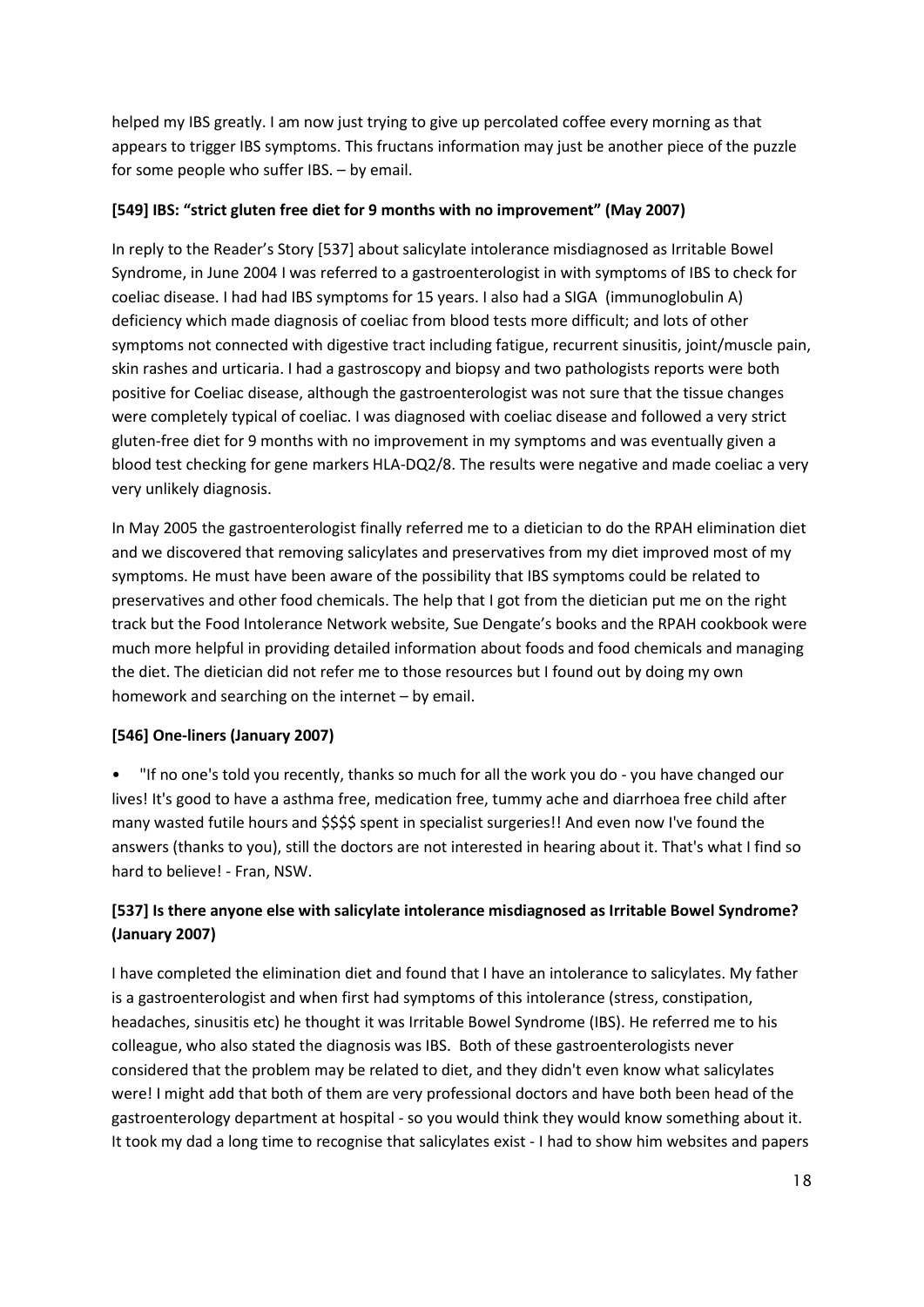that linked it to behavioural problems for him to really believe me. He just thought I was on some crazy diet and that there was no real basis to it!

My concern is this – that there are many people out there, particularly young women, who may have this food intolerance and be provided with the easy diagnosis of IBS. As you would be aware, an IBS diagnosis really doesn't help anyone because there isn't much you can do for it. And unless you keep searching for a solution (which I did, and my GP eventually came up with it) then you may never know you have an intolerance because salicylates are in everything!

Do you know of many other people who have been provided with an incorrect diagnosis for this food intolerance? I only know of one other person, and if there are more, then I think this should be brought to the attention of the national body for gastroenterologists. – by email [if you are in this category, please write to **[suedengate@ozemail.com.au](mailto:suedengate@ozemail.com.au)** with your story]

# **[475] 635: Severe irritable bowel symptoms (June 2006)**

I knew I had food intolerances to the Nightshade family of foods so I had been avoiding them and my symptoms were much improved but even when I was sure I hadn't eaten any of them I would occasionally get severe sudden reactions: severe irritable bowel symptoms, a slight but very itchy rash and a severe feeling of nausea.

From looking at the responses on your website and finding a lady who said 635 in soups was the problem for her I went and checked the packaging of what I was eating and I realised flavour enhancer 635 was the common link for me. At the times I had sudden reactions I had been eating foods like Continental cuppa soups, packaged noodles, and beef stock, which all had 635 in them. Thanks for helping me find and kick this unhelpful additive out of my diet – Selina by email.

### **[464] Food intolerance developed in an adult (November 2006)**

Seven years ago at the age of 55 I had a very nasty gastro-intestinal virus which led to CFS and IBS. Because of the severity of the IBS, I had many tests - some nasty, with scary implications. Finally, a very helpful dietitian (who works closely with the RPAH allergy unit) put me onto the elimination diet nearly 2 years ago. We have found that I have numerous intolerances: lactose, gluten, salicylates, amines, soy, MSG, sorbitol, sulphites, benzoates, annatto - to name a few.... – by email

### **[398] Irritable bowel and weight problems at age 23 (March 2006)**

In 1997 at age 19, I developed an itchy, burning rash under my nose. For the next six years, I went to doctors, naturopaths, homoeopaths, meditation and relaxation. Nothing worked and no-one could tell me why it was there and what it was. In 2001 I gave up smoking and went through a lot in my life while living overseas and in 6 months went from 55kg to 72 kg. I started getting bowel problems (flatulence, constipation, cramps and diarrhoea) and no matter what I tried I could not lose the weight.

By the end of 2003 I had moved back to Australia and was on a wheat-free diet. My rash went away but I was still having bowel problems and irritability. Sometimes I would buckle over in so much pain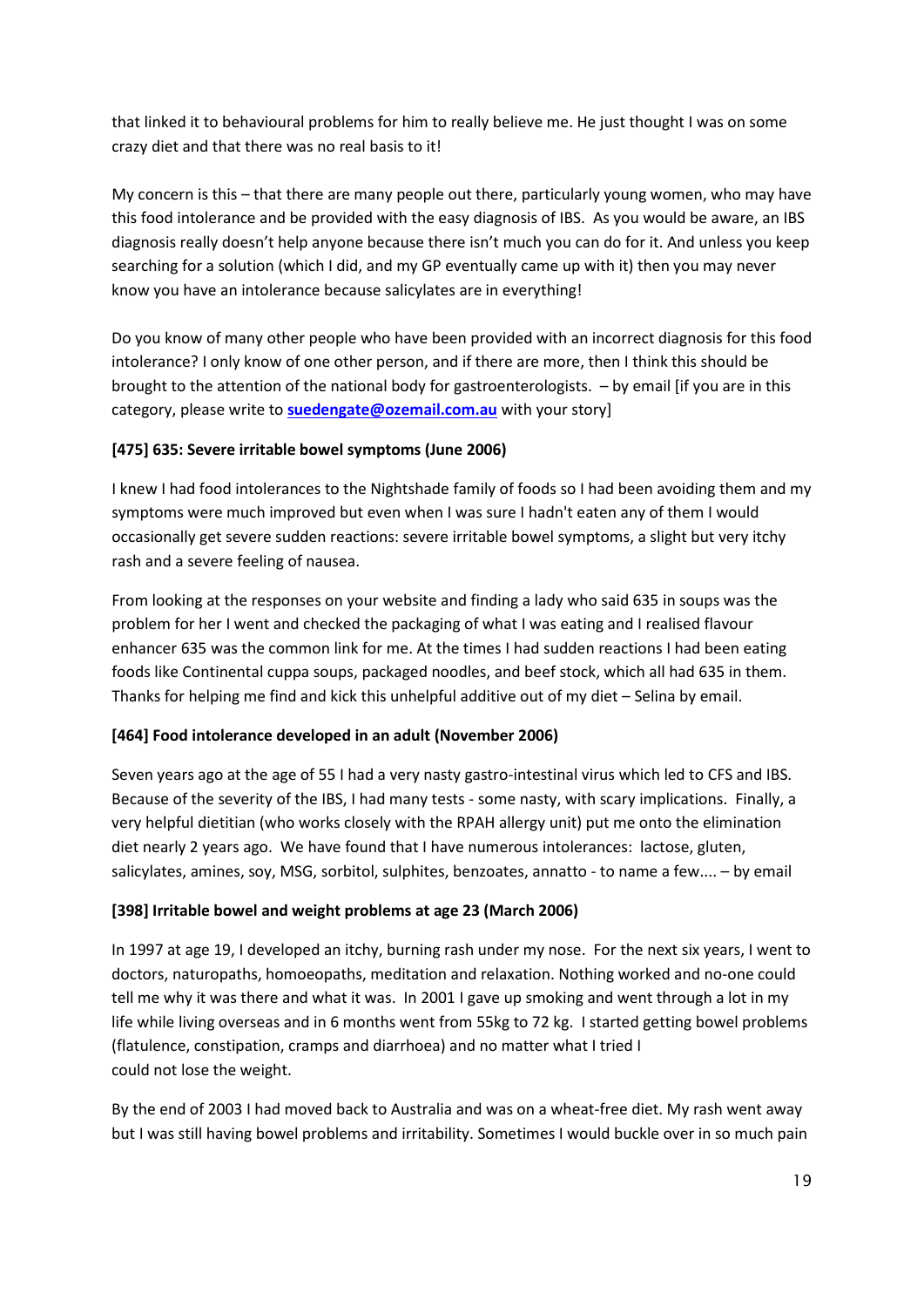I couldn't walk, have terrible wind and then diarrhoea. I always needed to be near a toilet. That is when I went on the elimination diet and found that I was incredibly sensitive to sulphites and that the cramps and diarrhoea were from sulphites. The bad wind was caused by amines, and artificial antioxidants were a mixture of the two. My rash is staying away too. I am also back down to 55kg after coming back to Australia, going off wheat but also enjoying the active Australian lifestyle. I can now eat wheat as long as it has no preservatives - maybe it was never wheat that was the problem!

I am now only just on the other side of finishing the diet and am trying to come to terms with what I can and cannot eat. I have been trying no added preservative wine, which is a lot better, but I still sometimes have a bit of a reaction. I am very sad about Amines, I love chocolate and I can't eat much at all, same with cheese. I just know that it is not worth having sulphites because the reaction is too bad. My family have now begun to take out additives in their diets too after hearing from me just how bad they are. It gets confusing talking about natural food chemicals and chemicals to other people, but eventually they understand. – by email

# **[382] 635: Irritable bowel symptoms (December 2005)**

A few weeks ago I started having a Continental Low Carb instant soup every day. I knew the 635 was in there, but thought I didn't react to it. BIG mistake. No doubt you're expecting a description of the rash and swelling. Yes, I did get those, but not until week 2.

In week 1 my stomach progressively got sicker and sicker. By the end of the week I could only lie on the lounge and visit the loo. The doctor diagnosed mild food poisoning that turned into a very nasty stomach bug. Antibiotics and no food for three days cleared the bug. So what did I do? I had a miso soup from a local Japanese restaurant. A few hours later my stomach started going odd again and I began to itch. By that night the typical 635 rash and unbearable itch had set in. For some bizarre reason I didn't think of 635 with the miso. The next day I had one of those damn instant soups again and of course the same thing happened but worse.

Needless to say I have ditched the soup and banned 635. My son is actually quite pleased because one of the things that make him itch makes Mummy itch, so he feels a little less alone about it. The itch and rash have gone, but my lips are still very dry and cracked. But I have LEARNT MY LESSON! – Megan NSW.

### **[368] One liners (March 2005)**

I have osteo-arthritis which is much less painful if I adhere to the diet – if I inadvertently eat something that upsets me, I become overwhelmingly weary, my arthritis flares up and I can get bloating and irritable bowel symptoms. l often say in jest, " I cheat! I pay!" – by email

### **[356] One-liners (Nov 2004)**

• Our three and a half year old son is a lovely child with a few difficulties when on failsafe food but before diet, he had enough symptoms to class him as autistic: little or no eye contact, spent hours alone fixated with various objects ie string, sand, wouldn't accept hugs or show affection, constant tantrums, his development regressed a lot from about 18 months or 2 years with regard to loss of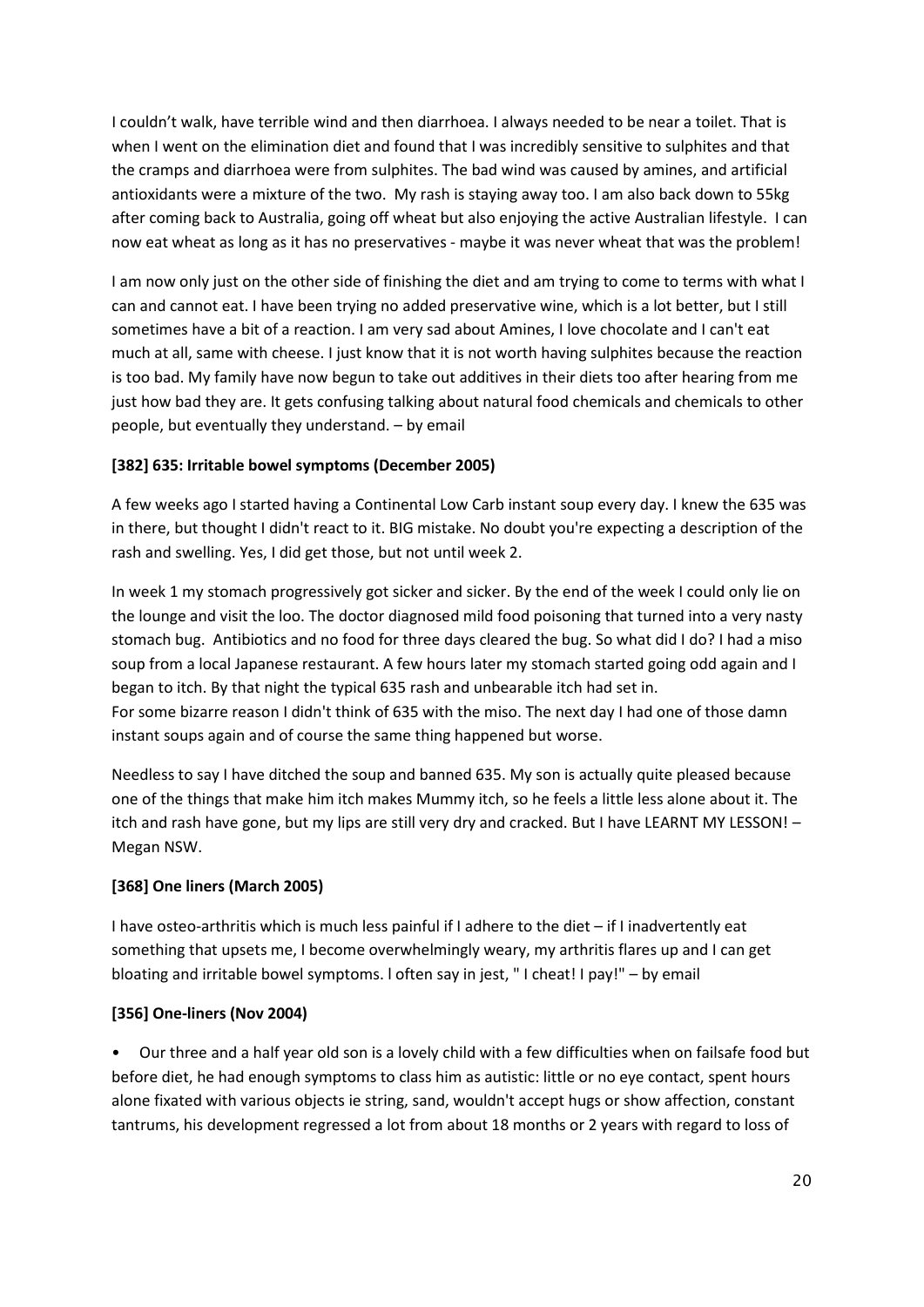speech, and for quite a while he said only one word repetitively, as well as severe reflux, diarrhoea, eczema and sleep disturbance. – Qld

### **[312] Naturopathic way makes us sicker (April 2004)**

I have been using your book like a bible for my four-year-old and have had wonderful success. Without it I don't think our family would have survived. Our little boy has salicylate sensitivity and is also affected by a lot of preservatives and colours. He previously suffered from severe bloating, diarrhoea and stomach cramps which are controlled with this diet. His severe rages and tantrums also went away almost instantly when we started failsafe eating. My son is very grateful because he doesn't like having stomach cramps. He said to me one day when he was only three, 'Mummy what are we going to do about my tummy, it really hurts' and that was when I found your book.

I am a nutritionist and have studied through natural health colleges. I have found that trying to help my son and myself the naturopathic way only makes us much sicker, as you stated in your book. Damien cannot take vitamins or eat lots of fruit and vegetables. - Karen England, NSW.

# **[302] Toddler diarrhoea and unmanageable behaviour (December 2003)**

My 2yr old has had chronic diarrhoea for 5 months. Before that, his stools have always fluctuated. Along with the diarrhoea, he gets a spotty rash on his face, throws things, hits, kicks, screams and is generally unmanageable. When he eats certain things like commercial bread and wheat products, the next day he poos water. I had him back and forth to doctors who treated me like I was an idiot. Finally we were sent to a pediatrician who ordered blood tests and stool analyses. When the results came back, he told me there was nothing wrong with him, he just had toddler diarrhoea and told me to put him on half an immodium tablet a day to fix his diarrhoea. Because I was getting no joy from doctors and my son was getting sicker daily, I took him off wheat, dairy and most sugars. He slowly started to improve, but it wasn't good enough. I now have him on a full elimination diet, no wheat, gluten or lactose, salicylates, amines and glutamates. He started improving straightaway (only one water poo in the first five days which was a miracle).

We're still waiting to see a gastrointestinal pediatrician, but other doctors have told me he wouldn't have an intolerance to things. I know he does because the change is dramatic, and even his behaviour has improved. He seems to react to salicylates, it's amazing to read these things when you've noticed something but didn't understand it. My five-year-old son has improved too and when he breaks the diet he says he feels "like his brain wants to puke". I hope more health professionals will become aware of the damage additives and other food chemicals can cause. - Vicky, Victoria

# **[293] 282: Screaming and constant diarrhoea in a baby due to bread preservative (September 2003)**

Right from the minute she was born my daughter Laura was a nightmare. She screamed and screamed and screamed some more. I went around the twist. I had two children under two and it was hard to be up all night with this child and then carry her around all day. The minute I sat her down she would start screaming. I spoke to clinic sisters, doctors, friends and all gave me various degrees of advice. I kept saying that Laura is reacting to my breastmilk but was laughed at and told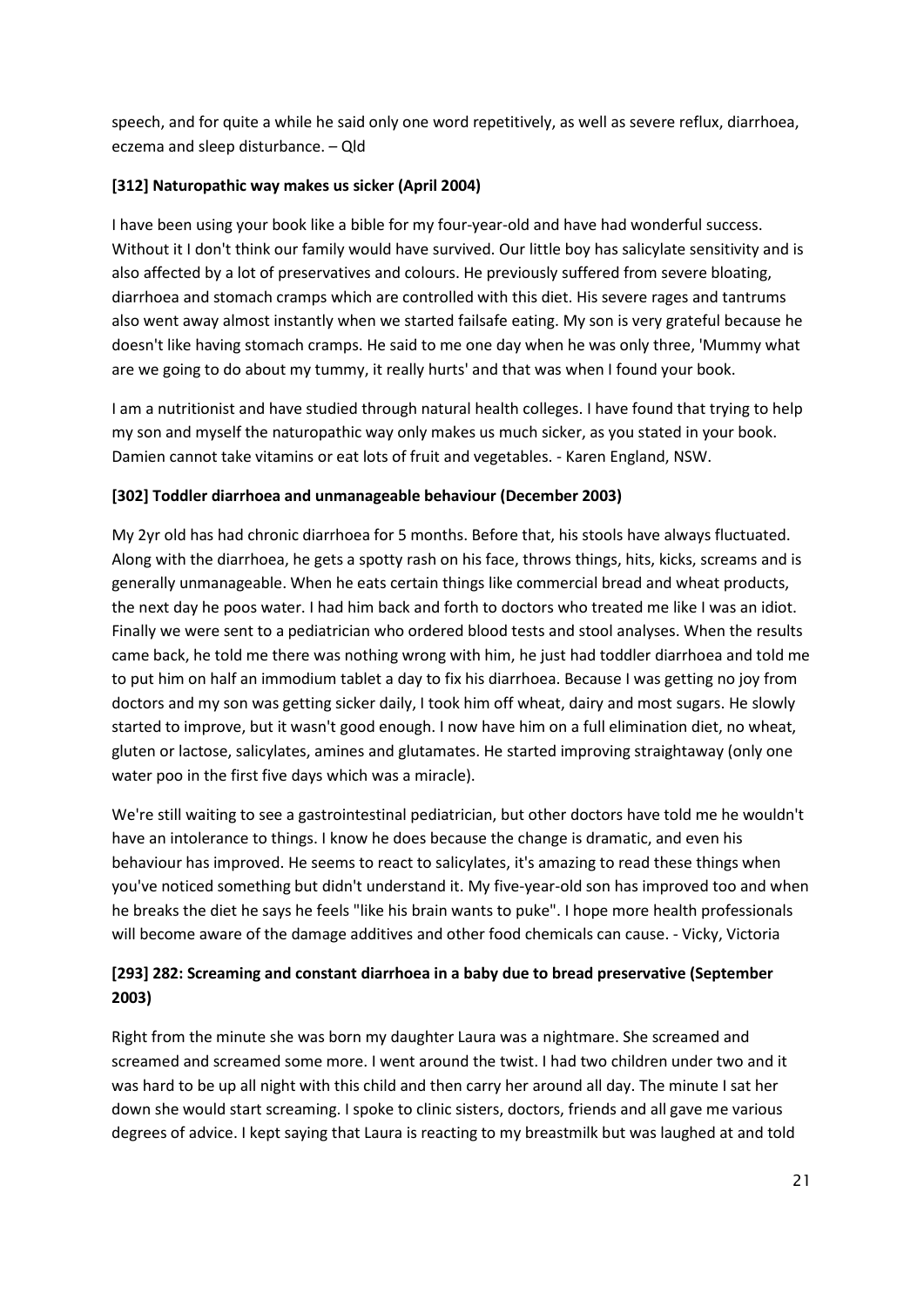that that wasn't possible. I now know that I was right and the bread that I was consuming was giving this poor child a huge bellyache.

Life for the first 13 months was, and I won't lie, pure hell. People started treating me like I had PND but it was just this difficult behaviour in the baby. It had not eased with introducing solids and I by now had changed a million pooey nappies. Still everybody told me this was OK

At 13 months, I weaned Laura and she became a little better at sleeping but we still got a poo every nappy and her temperament was a little better. I continued with trying to cope and did the best I could all the while feeling that something was wrong. By 16 months I was getting worried about the nappies as they were causing her terrible pain in nappy rash. As we had moved towns I consulted a new group of clinic sisters and doctors. I had one clinic sister take notice and suggested that I get an appointment with a stomach and bowel doctor. I went to the local GP and was laughed at that this was so extreme and that it was fast transient time of food. This same doctor was consulted again at 18 months and he said that it was toddler diarrhoea. OK. When Laura's new sister was christened when Laura was 20 months we finally discovered what we think is wrong. We went to my husband's family farm and stayed for two and a half weeks. In that time all meals were cooked. No toast, no bread, no sandwiches, no diarrhoea, no nappy rash, sleeping through the night. I went from a child who had 10 runny burning nappies a day to 1 flushable nappy in a matter of days. Laura was cured.

I have since seen the GP who suggested I stay away from bread but gave me no help in finding out why bread was a problem. I went to the clinic sister and asked but to no avail. Then my sister heard about RPA's allergy unit and I was on the phone to them. Wow!!! Within minutes I had my answers. They explained the link between 282 and stomach upsets and runny nappies. They sent me the suggested shopping list and then made me an appointment. I felt like a huge weight had been lifted off my shoulders and now Laura is going great guns. My little girl is happy and sleeping through the night and has yet to react on her diet (day 25). I am lucky because I only did 10 days on no wheat no diary and no soy and have already challenged milk and wheat flour. So far so good.

This is Laura's story and I am so lucky but it is infuriating that nobody listened to me. Doctors were quick to dismiss this problem but our food was affecting her and I was giving it to her thinking I was doing well by feeding her healthy bread. Thank goodness for people like you. My son's preschool teacher recently went to Canberra for your talk and made me aware of your books and website. Thank you thank you thank you. We are now having an afternoon tea information session on food at the preschool and will include all we know about food and the nasties that can be in it. Now we can educate other parents and try and help our community. - Rose, ACT

### **[244] Effects of MSG (April 2003)**

I have worked out that my son's bad behaviour is all due to added MSG. He is OK on cheese and other natural MSG products - but give him a KFC chicken nugget packet and their chicken salt chips with the so called "secret herbs and spices" and you can see the reaction within 30 to 60 minutes. I'm not surprised as I get very similar reactions with MSG although my reaction is different to my son's behavioural reactions. I have Irritable Bowel and my reaction to MSG is to have a bad IBS attack. Sometimes I get an almost "high on drugs" feeling where my skin starts to crawl. - reader, email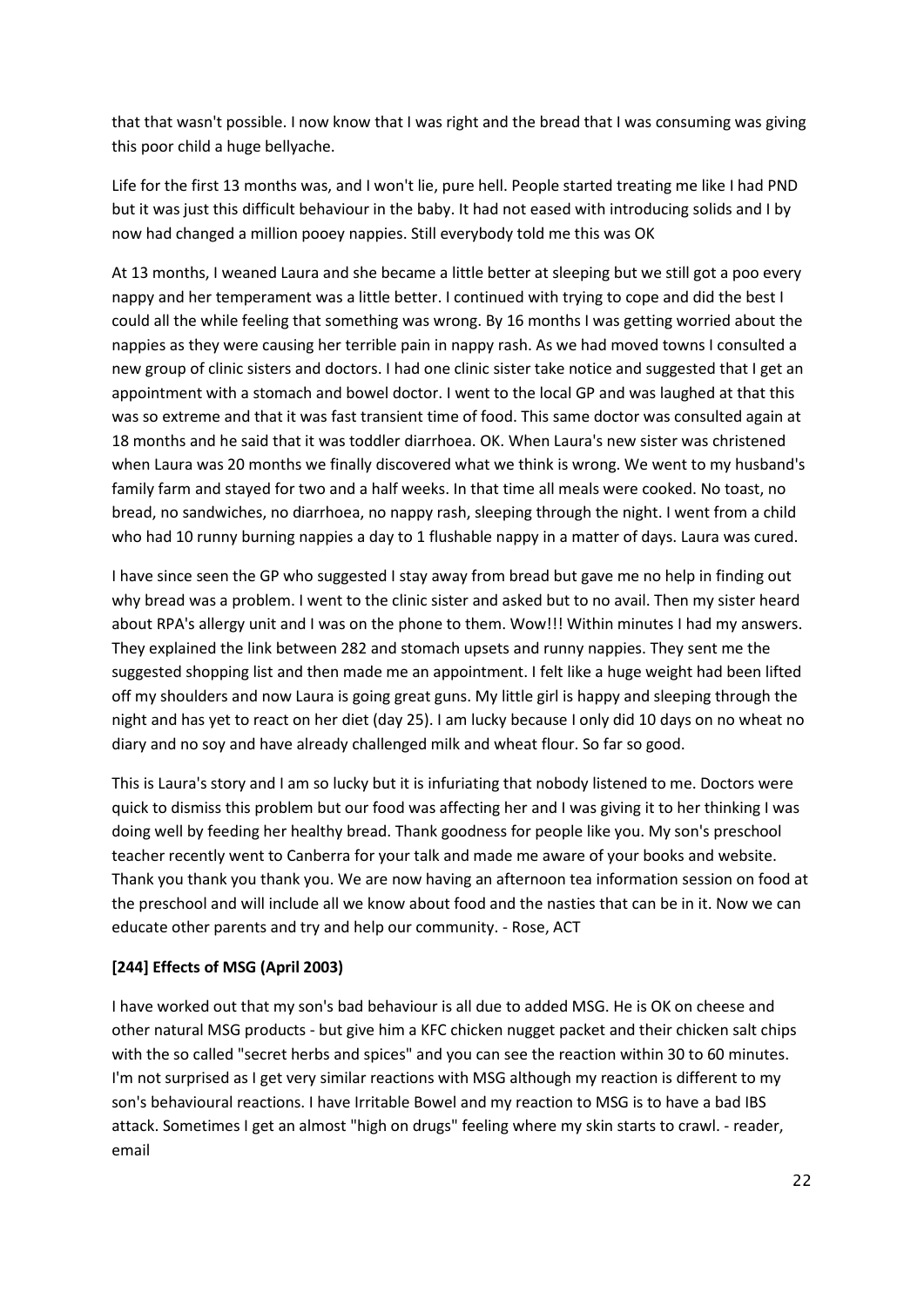#### **[203b] 282: Serious concerns about the bread preservative 282 (September 2002)**

I am delighted to read the results of this study, as I have had serious concerns about preservative 282 for several years. I have been interested in the Failsafe diet since I discovered it a year ago through a web search.

My interest is based on two reasons. Firstly, my son developed behaviour problems when he was 2 or 3 years old. Although he was a bright child who did well at school, he would sometimes have uncontrollable rages, often had headaches and felt sick and missed school. At thirteen he became obsessed with drugs, (we lived in a beach suburb which fostered this), refused school, and became sporadically psychotic. Although this was blamed on drugs, I had always known that certain foods might cause his problems. Testing for allergies did not reveal anything conclusive. After eight years of trauma, which caused a deep family rift, during which time there were regular attendances at courts for his uncontrollable behaviour, he became a heavy wine drinker and was accidentally drowned in the sea at the age of 21.

Secondly, I developed a very irritable bowel in my early forties. Trying a rotation diet showed that commercial sliced bread caused severe constipation. Other foods, obtained from the delicatessen, also caused overwhelming sleepiness, headaches and bouts of stomach aches and malaise. It is now so bad that eating any commercial bread or products such as commercial schnitzels, causes an attack which is characterised by bowel cramps, pain, burning sensations in the gut, nausea, headache and muscle spasms in my neck, back and legs. It usually takes three days of fasting, or a rice diet, before the symptoms subside. My medical advisers would never take seriously my claim that bread, cakes and pastries were associated with the problem, although I underwent food challenges under the direction of a respected dietician. Semolina and some home made bread does not cause me any problems. The received view still seems to be that there is a psychiatric component to irritable bowel syndrome, especially as it seems a majority of women are diagnosed with this disorder! Consequently, there is little sympathy for the sufferer, and no treatment other than antispasmodics and anti-flatulence drugs.

I must say that my family and friends still see my disorder as unacceptable, so that I often have to eat things which I know will cause an attack I have been aware of the bicarb antidote for many years, but now find that only a dose of Durolax laxative taken the same day will head off the problem. I want you to know how grateful I feel to you for your persistence in pursuing this research and for publishing the findings so that further research may be undertaken to give your findings scientific credence. - by email, Sydney

### **[200] 282: Diarrhoea and stomach cramps (September 2002)**

I just wanted to say thanks for doing your study on 282. I am the mother of a four year old girl who has seen many specialists and had heaps of tests in the last two years with no real answers. Since she was 12 months old she had persistent diarrhoea, stomach cramps, what we called "bottom burns" (very severe reddening and blistering of her bottom from front to back which meant she couldn't wear nappies or sit down) and mood swings (one minute she'd be on top of the world, the next she would be screaming and crying and have no idea why).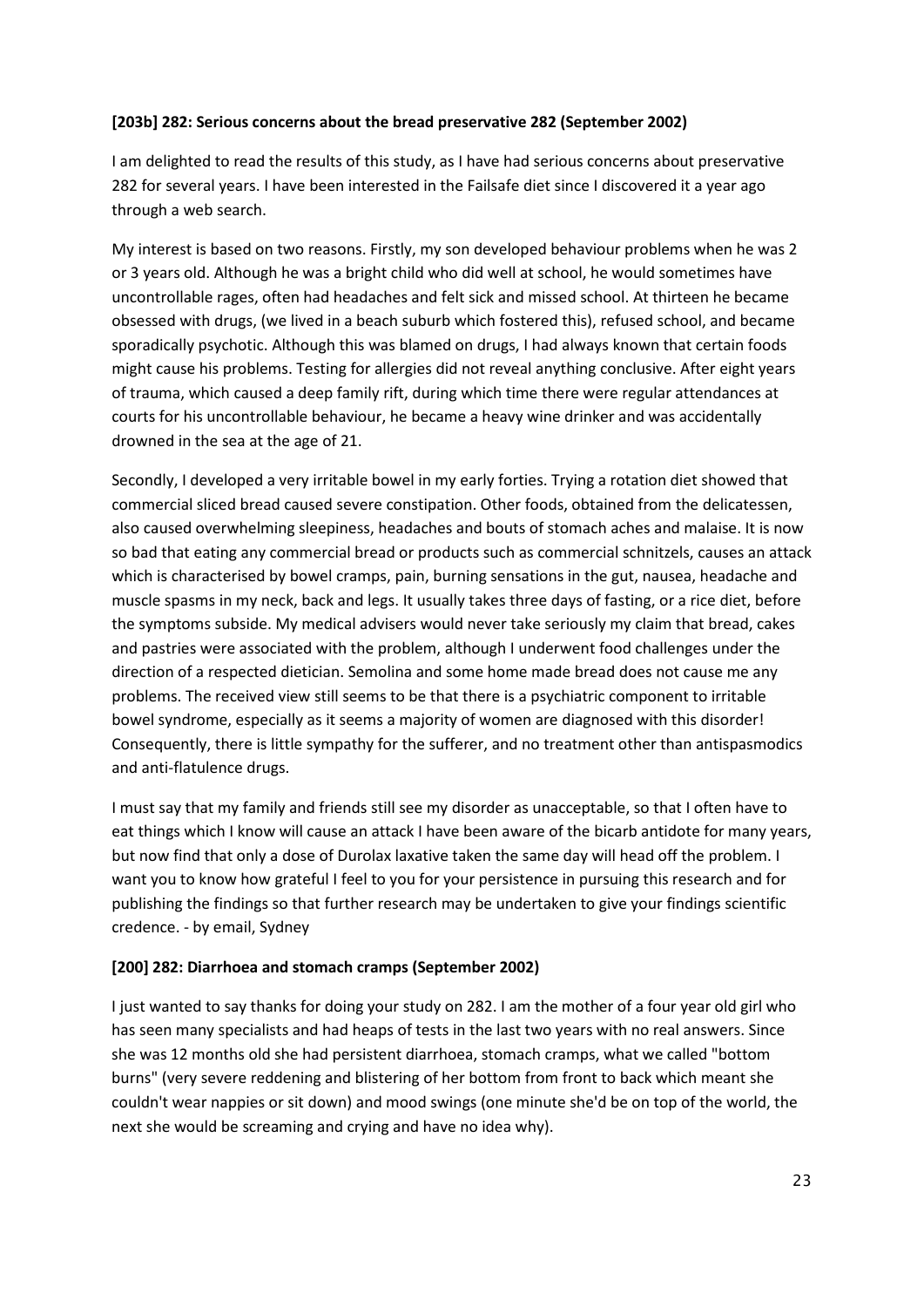After seeing a "paediatrician" (I'm still not sure how he qualified) we put her on an elimination diet (it was our idea, he said to let her go and see if she grew out of it). We found her symptoms stopped when we removed all gluten containing products from her diet. A coeliac test came back negative so we reintroduced it to her diet and the symptoms started again. We eliminated wheat products and the symptoms stopped again. We did allergy tests and when they came back negative we were confused. I was sure that wheat was the problem, but apparently not. The gastro registrar that she sees was confused too. We decided to put her back on the full diet and then retest her for coeliac disease, but again it came back negative. She no longer has the diarrhoea and bottom burns, but the cramps and mood swings are still there.

Now we have a Plan B. I'm going to try eliminating 282 from her diet and see what happens. My daughter has been classified as gifted and does not have ADD, but her cramps and mood swings very much affect her and the people around her. Again, thanks for getting Today Tonight to show that story and I really hope it helps. I'm also going out today to get a copy of Fed Up. Just goes to show you: as a paediatric nurse I thought I had all the answers when it came to kids and I really had no idea at all. At least the paediatrician had less of a clue than I did!! He still tells me that because all the tests were normal there is nothing wrong with her. He said it's my parenting that's the problem, not my daughter's body, yet my two year old son is fine! - by email [Comment: it is possible to have an intolerance to wheat which will not show up on allergy tests - or it could be 282. Some of the children in the bread preservative study reported stomach aches, and see stomach cramps letter above and below]

### **[149] Taking back control through diet (April 2002)**

"I came across your book by accident and decided to do the elimination diet before considering drugs for our son, as I have been on drugs for years myself for ADD associated with Tourette's Syndrome. As it turns out, I react VERY strongly to amines. We've only tested salicylates and amines so far. I have been able to reduce my medication by half. It's early days yet, as we've only been on the diet for 32 days and I daren't get my hopes up too much. My son didn't react to salicylates or amines. He is much calmer on the diet; certainly not in need of medication. We already know he can't tolerate gluten, as he has had a lifetime of diarrhea until he went off it. It's exciting to be able to take back some control of one's life through diet." - by email

### **[145] Bloating, constipation and flatulence from gluten intolerance (February 2002)**

"Thank you from my family. It was because of Fed Up that we identified our gluten intolerance. My husband has lost the dark circles under his eyes, no longer suffers bloating, constipation and flatulence, and has a lot more energy. My 18-year-old son has no mouth ulcers for the first time in his life. And on a very serious note, we couldn't check out my husband's family history because they are all deceased. Bowel cancer through two generations that we know of. One of his cousins under 40 years old had polyps removed. I've read that untreated gluten intolerance increases the risk of bowel cancer by 40-100 times. This is a lot more serious than 'smelling sweeter'!"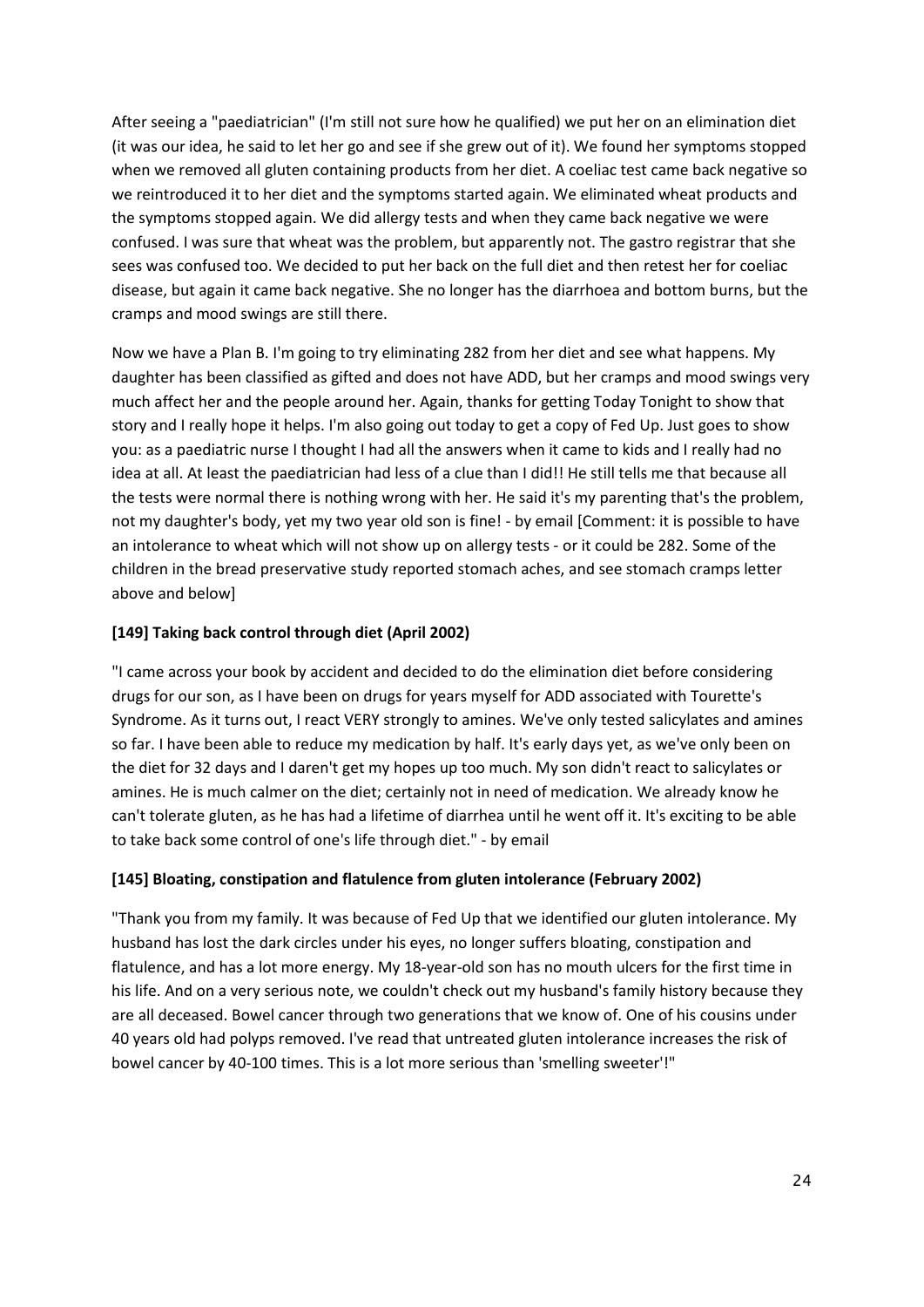# **[125] "To say I felt better would have been the understatement of a new millenium" (September 2001)**

Around February of 2000 I was searching on the internet for some clues to my life long digestive problems, when I came across the food allergy section on the About.com website. The featured food allergy topic happened to be salicylates ... just out of curiosity, and for the heck of it, I clicked on the link, and started to read about it … I first off read the list of common symptoms. As I read it the list was all to familiar to me … I answered Yes to every symptom. Needless to say, I started to follow a salicylate free diet. To say I felt better would have been the understatement of a new millenium...... ALL of my life I have suffered from Very frequent urination, constipation, stomach bloating, short temper, irritability, inability to concentrate, memory problems, severe acne, dry skin (especially on my hands and feet), those restless legs, and more ...<sigh>… The worst of it for me though was the constant urination, and constipation which led to a lot of gas ... Thank you so much for your work, and your book. Both have changed my life forever. I am finally free of a problem which has literally ruined my life. In case you're wondering, I'm 37 years old ... And yes, 36 years is WAY too long to suffer with this health problem. Sometimes I don't know how I made it this long with my sanity intact. - from the USA

### **[102] An adult success story - irritable bowel and weight loss (August 2001)**

Around the middle of last year I realised that I was always tired, my workmates commented on my sneezing fits every afternoon, I was very irritable, easily reduced to tears, had rashes on my legs, an ear infection which would not clear up and generally felt unwell. But worst of all was my bloated stomach, which most times looked like I was 7 months pregnant, and the related bowel problems. Looking back I had been gradually getting worse for a couple of years.

I had been to my doctor a couple of times for other things and always mentioned the vague symptoms. I was told not to worry. As the bowel problems persisted I started to worry as my grandfather had died of colon cancer. A Rotary test was negative but I still worried. I went to my doctor again and although she agreed that the bloated stomach was unusual she could find nothing wrong. However, she realised that I was really starting to worry about cancer, so she suggested I have some tests, just to set my mind at rest. I had an abdominal scan and full blood tests. Nothing wrong. But my worry was increasing, so she sent me for a colonoscopy, warning me that it would be unpleasant.

That was my turning point. The specialist could not understand my mixed reactions when he told me there was nothing wrong. However, I had had the colonoscopy on a Monday so had arranged to also have Tuesday off work as I imagined I would still feel pretty awful a day later. I woke up on Tuesday feeling fantastic. I packed so much into that one day it was amazing. I also did not eat, as I so much enjoyed feeling "empty". I wondered whether my symptoms were being caused by something I was eating.

Coincidentally, I had recently read an article in Australian Good Taste, about food intolerance, and your book was recommended. I bought your book and realised that all my symptoms fitted the pattern. I even had belatedly-diagnosed giardia for several weeks a couple of years before. I went back to the doctor, and suggested I go on an elimination diet. She was very lukewarm about the idea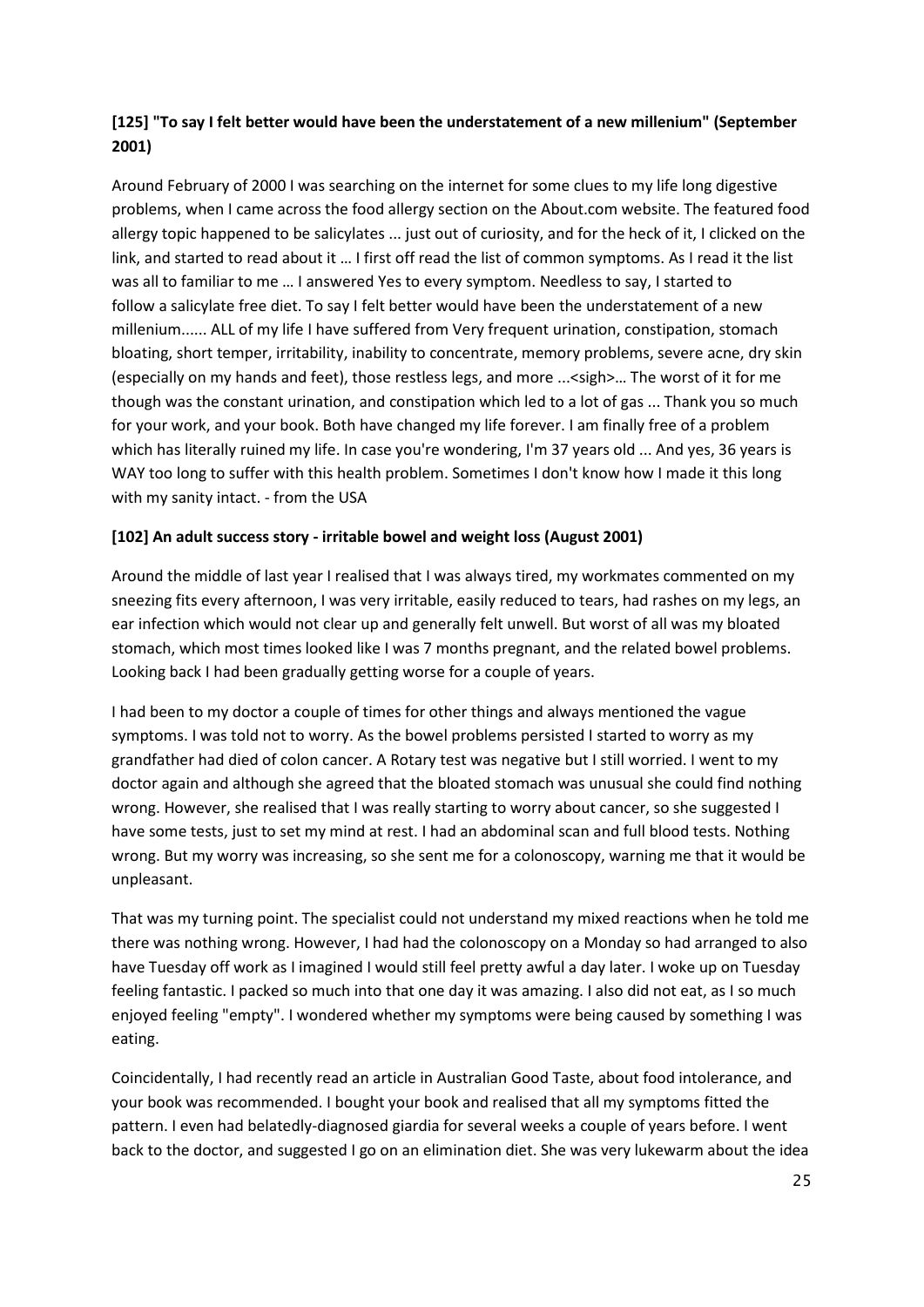but I was determined so I followed your instructions and went on the strict diet for several weeks. I tried the

challenges and narrowed my causes down to dairy and salicylates (both of which I had normally in large quantities). I then got caught up in a round of end of year work functions and lunches, so I was not able to be so strict with myself. I went backwards quickly.

Now I avoid all processed foods, eat failsafe at home, and make informed choices when out. I love wine but have cut down to a couple of glasses per week, have decaf coffee, soy milk etc. The result has been a new zest for life - new role at work, back to studying part time and lots of activities. I'm back to size 12 clothes (have bought lots of new ones). I turn 50 next week and feel like 40.

I'm a bit evangelical when I tell people why I've lost so much weight, so I don't mind you sharing my story if it is of interest to others. Thanks again for providing the tools for me to get my life back. – NSW

# **[101] "What an experience that was! - irritable bowel, sneaky poos, restless legs, eczema, behaviour" (August 2001)**

I contacted a dietitian through our Base hospital and with their help we managed to get through the Elimination Diet. What an experience that was! My youngest son, Tim, who is three in April, had been given an uncertain diagnosis of "Irritable Bowel???" by the pediatrician. We were told to take him off lactose, sugar and soy and reduce the fruit intake. That has little effect on his symptoms. So, Brandon (5 yo), Tim and I embarked on the Elimination Diet. My husband did not want to be involved in the "witchcraft" as he called it!

I was on the phone to the dietitian after 36 hours because Brandon, who had behaviour problems, had got 10 times worse where behaviour was concerned and had come out in an eczema-type rash on his torso and upper arms. I felt he was reacting to the soy or the cashew paste (but probably the soy) as these were the only new additions to our diet. I was told to "persevere, that reactions usually got worse before they improved". After 5 days I had a great improvement in my mucous volume and felt better than I had in 5 years. After 4 weeks we had seen limited improvement in Brandon's behaviour and no improvement in Tim's symptoms so decided to eliminate wheat as well.

The results were quite amazing. After 2 weeks off wheat I realized my restless legs were no longer worrying me and Brandon's sneaky poos had ceased to be a problem. Tim's symptoms improvement but his bowel motions never really came back to normal. We did the wheat challenge first. Brandon was OK for 5 days but on the 6th day he obviously went over the threshold and took a full week to recover. He reacted with restless legs (which I have since discovered can happen after even a few cracker biscuits) and Tim also had a worsening of his diarrhea.

The dairy challenge was interesting - my mucous symptoms were worse but Brandon improved in behaviour almost overnight and after 3 days the eczema was gone! So I was right about the soy after all.

... Brandon reacted to salicylates as I suspected he would, I didn't. The amine challenge was a disaster! We should never both have done that at the same time. Brandon and I both reacted and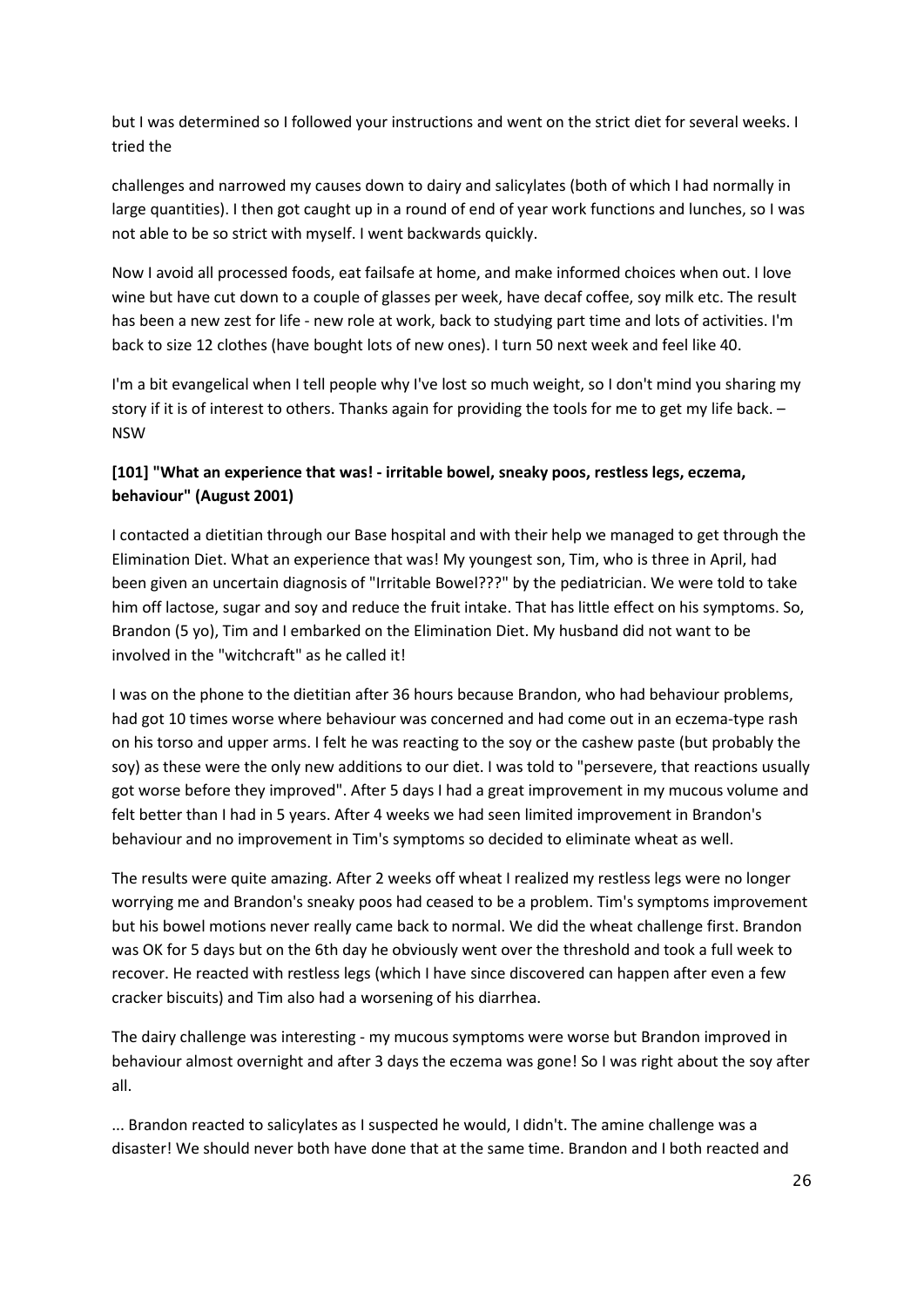our symptoms were the same and severe - aggressive behaviour with a lack of self-control, depression etc. It was like world war three in our house by the end of the week and both of us took at least a week to recover. I have read in a number of places that if we react to amines then we probably react to other additives so we have not continued with separate challenges for these. We just avoid them.

Initially I was daunted by the difficulties I faced accessing the foods we need but eventually as I learn where in the supermarket, health food store etc to find things life has become much easier ... I remember a quote in "Fed Up" from a lady who said she spent more time in the kitchen but less time disciplining the children and I have found that to be absolutely true. It is now just the way we live. I find the most difficult thing now is other people's reactions to our diet. Some of our friends though come to our place with 7UP and kettle chips to share. Thankfully my husband is now more supportive and even grudgingly admits that he is probably reacting to some foods himself. So, Sue we have come a long way in these last 6 months. I hope it makes you proud to know that your writing of "Fed Up" has contributed to such an improvement in our lives. - Qld

# **[041] "improved within one day" (May 2000)**

I would like to let you know that within one day of removing the following from my sons diet, all of which he ate on a daily basis in large quantities, he had started to change noticeably: chocolate flavouring, chicken roll, preserved bread (282), cheese slices, tomato sauce. For a long time people had asked me why my son didn't have constipation when he consumes copious amounts of milk and up to 24 slices of cheese at a time, as well as up to six Fruche in a sitting! I was amazed to find that his motions have changed considerably since removing the above items! He is still having large amounts of milk but I think I may have to exclude this too if his shiners don't disappear. - Reader, by email

### **[034] Chronic fatigue (January 2000)**

I am 23 years old and I have had Chronic Fatigue Syndrome for two years now. I thought I was never going to get better. It seemed the healthier I thought I ate (lots of fruits and veges!) the sicker I became and the more weight I lost, along with many other symptoms including headaches, muscle soreness and weakness, bowel disorders. You name it I experienced it! At my lowest weight I was 32kg which was a total loss of 30kg. After being an elite athlete I can assure you this was very frustrating.

It was only when my fantastic doctor happened to come across another patient who had the same problems as me that he was pointed in the direction of the allergy clinic at Royal Prince Alfred Hospital.

Through a dietitian there I was put on the FAILSAFE diet and dramatically improved within two days. Even though this meant that I only ate fish, rice and chicken for four months I didn't mind because I no longer had stomach pains. I am now able to tolerate most foods on the low list although not dairy or gluten. That may not sound like much but to me I can eat a huge variety compared to what I started out with.